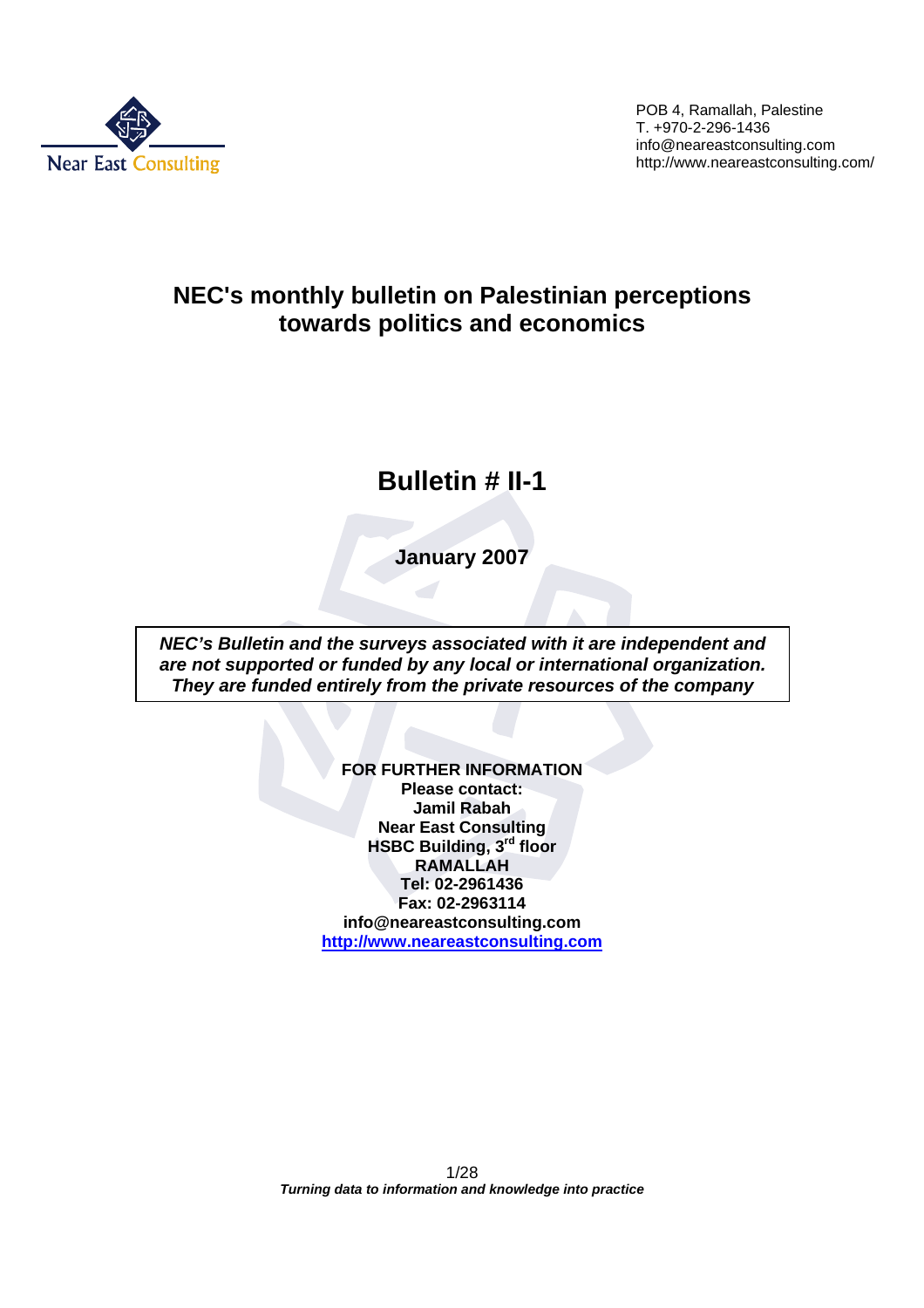

#### **Table of contents**

| I.        |                                                                                           |                |
|-----------|-------------------------------------------------------------------------------------------|----------------|
| Н.        |                                                                                           |                |
| А.        |                                                                                           |                |
| <b>B.</b> |                                                                                           |                |
| С.        |                                                                                           |                |
| D.        |                                                                                           |                |
| Е.        |                                                                                           |                |
| Ш.        |                                                                                           |                |
| A.        | Feeling of security <u>and the security of the second security</u>                        | $\overline{7}$ |
| <b>B.</b> | Reasons for concern 8                                                                     |                |
|           | $C.$ 10                                                                                   |                |
| D.        | Attitudes towards the responsibilities of Fateh and Hamas in the security situation<br>10 |                |
| Е.        | Future prospects and reconciliation<br>13                                                 |                |
| IV.       | $\sim$ $15$<br>National Dialogue and the future steps ________                            |                |
| A.        | Level of support for early elections 16                                                   |                |
| <b>B.</b> | Palestinian voting behavior 17                                                            |                |
| C.        | <b>Consequences of Abu Mazen's call for early elections</b> 20                            |                |
| V.        | <b>Factions and Leaders Property Assembly</b><br>$\overline{\phantom{1}}$ 21              |                |
| A.        | Factional trust 21                                                                        |                |
| <b>B.</b> | Trust in leaders 22                                                                       |                |
| VI.       |                                                                                           | 25             |
| VII.      |                                                                                           | 26             |
| A.        |                                                                                           |                |
| <b>B.</b> | Attitude towards the position of Hamas towards Israel                                     | 27             |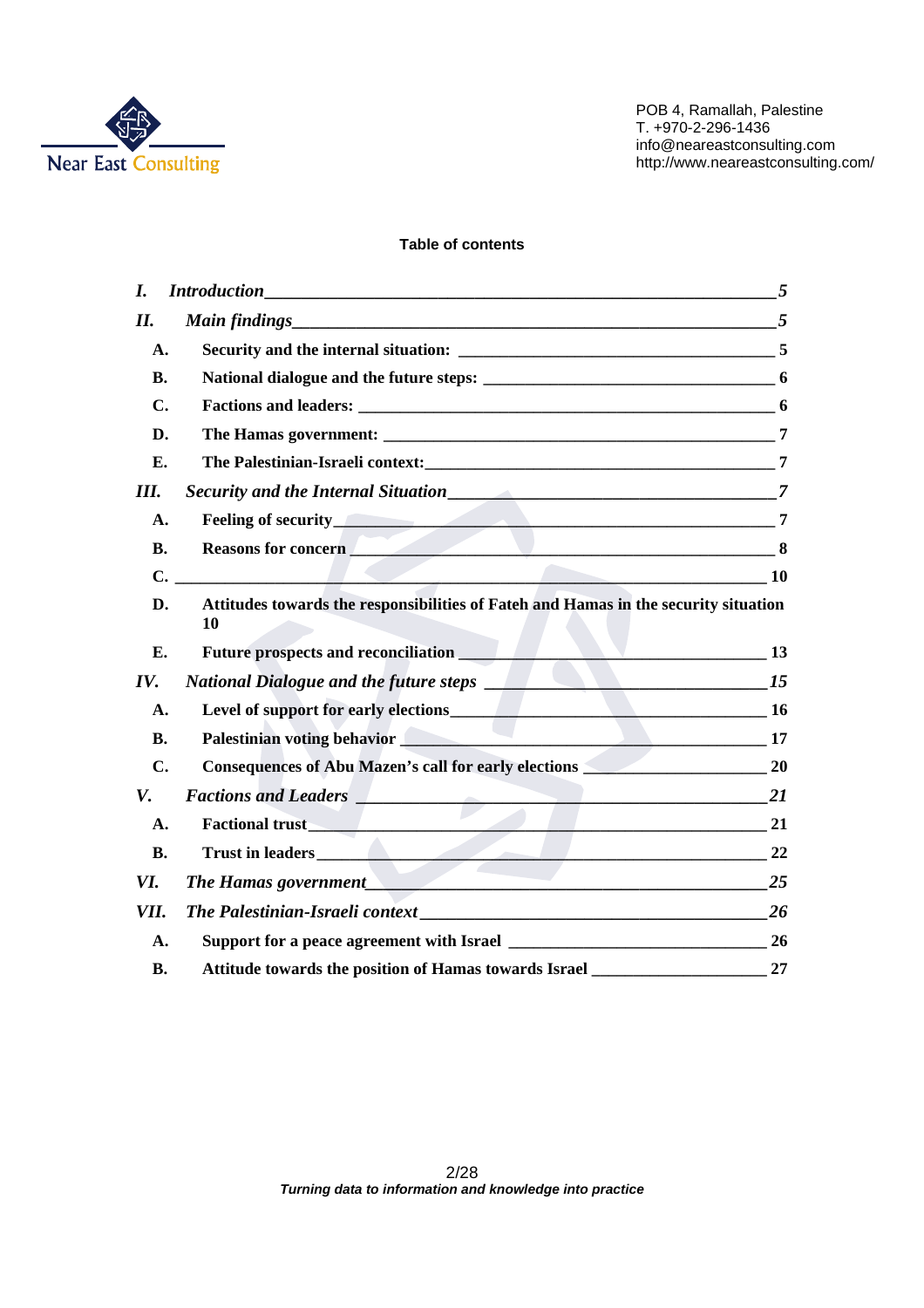

#### **TABLE OF FIGURES**

| Figure 5: Perception about the responsibility for the recent problems between Fateh and Hamas 11          |  |
|-----------------------------------------------------------------------------------------------------------|--|
| Figure 6: Perception about the responsbile faction for the recent problems in Gaza between Fateh and      |  |
|                                                                                                           |  |
| Figure 7: Support or opposition to the integration of the Hamas Executive Force into the Palestinin       |  |
|                                                                                                           |  |
|                                                                                                           |  |
|                                                                                                           |  |
|                                                                                                           |  |
|                                                                                                           |  |
|                                                                                                           |  |
|                                                                                                           |  |
|                                                                                                           |  |
|                                                                                                           |  |
| Figure 16: Voting preference if Presidential elections were held today according to region of residence,  |  |
|                                                                                                           |  |
|                                                                                                           |  |
|                                                                                                           |  |
|                                                                                                           |  |
| Figure 20: Are Abu Mazen and Ismael Hanieh doing enough to end the current crisis between Fateh and       |  |
|                                                                                                           |  |
| Figure 21: Feelings about the resignations of the President and the government24                          |  |
| Figure 22: Reasons behind the belief that Hamas failed to deliver on its campaign promises25              |  |
|                                                                                                           |  |
| Figure 24: Level of support for the peace process: Comparison between Jan 2006 - Jan 200726               |  |
| Figure 25: Palestinian perceptions about whether Hamas should maintain its position on the elimination of |  |
|                                                                                                           |  |
|                                                                                                           |  |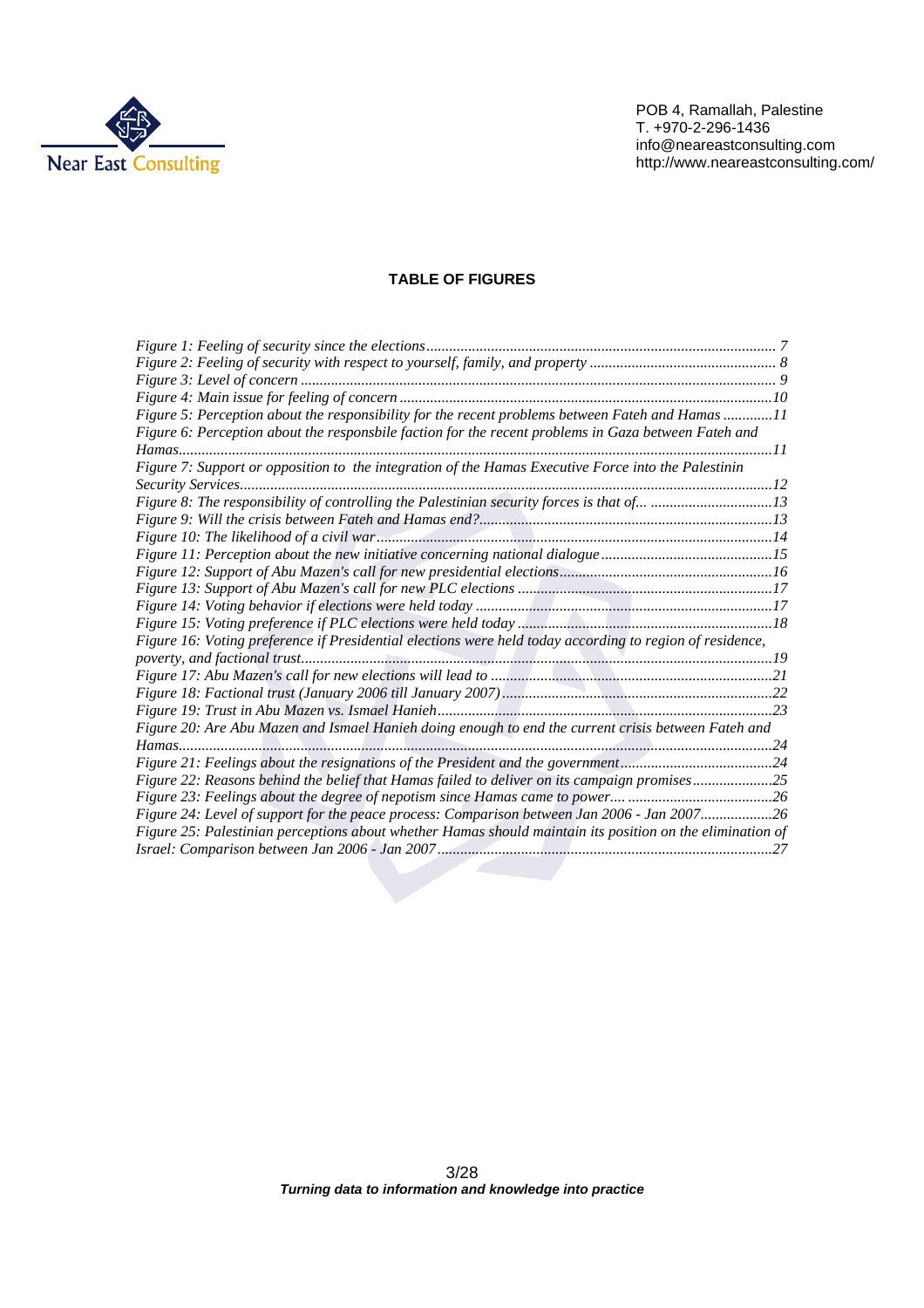

# **LIST OF TABLES**

| Table 1: Feeling of security since the elections according to region of residence, poverty, and factional     |
|---------------------------------------------------------------------------------------------------------------|
|                                                                                                               |
| Table 2: Feeling of security with respect to yourself, family, and property according to region of residence, |
|                                                                                                               |
|                                                                                                               |
| Table 4: Main issue for feeling of concern according to region of residence, poverty, and factional trust10   |
| Table 5: Perception about the responsibility for the recent problems between Fateh and Hamas according        |
|                                                                                                               |
| Table 6: Perception about the responsbile faction for the recent problems in Gaza between Fateh and           |
|                                                                                                               |
| Table 7: Support or oppose the integration of the Hamas Executive Force into the Palestini Security           |
|                                                                                                               |
| Table 8: Perception about who is responsible for the security forces according to region of residence,        |
|                                                                                                               |
| Table 9: Perception about the likelihood of reduced tension between Fateh and Hamas according to region       |
|                                                                                                               |
| Table 10: Perception about the likelihood of a civil war according to region of residence, poverty, and       |
|                                                                                                               |
| Table 11: Perception about the new initiative concerning national dialogue according to region of             |
|                                                                                                               |
| Table 12: Support of Abu Mazen's call for new presidential elections according to region of residence,        |
|                                                                                                               |
| Table 13: Support of Abu Mazen's call for new PLC elections according to region of residence, poverty,        |
|                                                                                                               |
| Table 14: Voting behavior if elections were held today according to region of residence, poverty, and         |
|                                                                                                               |
| Table 15: Voting preference if PLC elections were held today according to region of residence, poverty,       |
|                                                                                                               |
| Table 16: Voting preference if Presidential elections were held today according to region of residence,       |
|                                                                                                               |
| Table 17: Attitudes about the consequences of new elections according to region of residence, poverty, and    |
|                                                                                                               |
| Table 18: Factional trust according to region of residence, poverty, and factional trust22                    |
| Table 19: Trust in Abu Mazen vs. Ismael Hanieh according to region of residence, poverty, and factional       |
|                                                                                                               |
| Table 20: Feelings about the resignations of the President and the government according to region of          |
|                                                                                                               |
| Table 21: Level of support for the peace process: Comparison between Jan 2006 - Jan 2007 according to         |
|                                                                                                               |
| Table 22: Palestinian perceptions about whether Hamas should maintain its position on the elimination of      |
|                                                                                                               |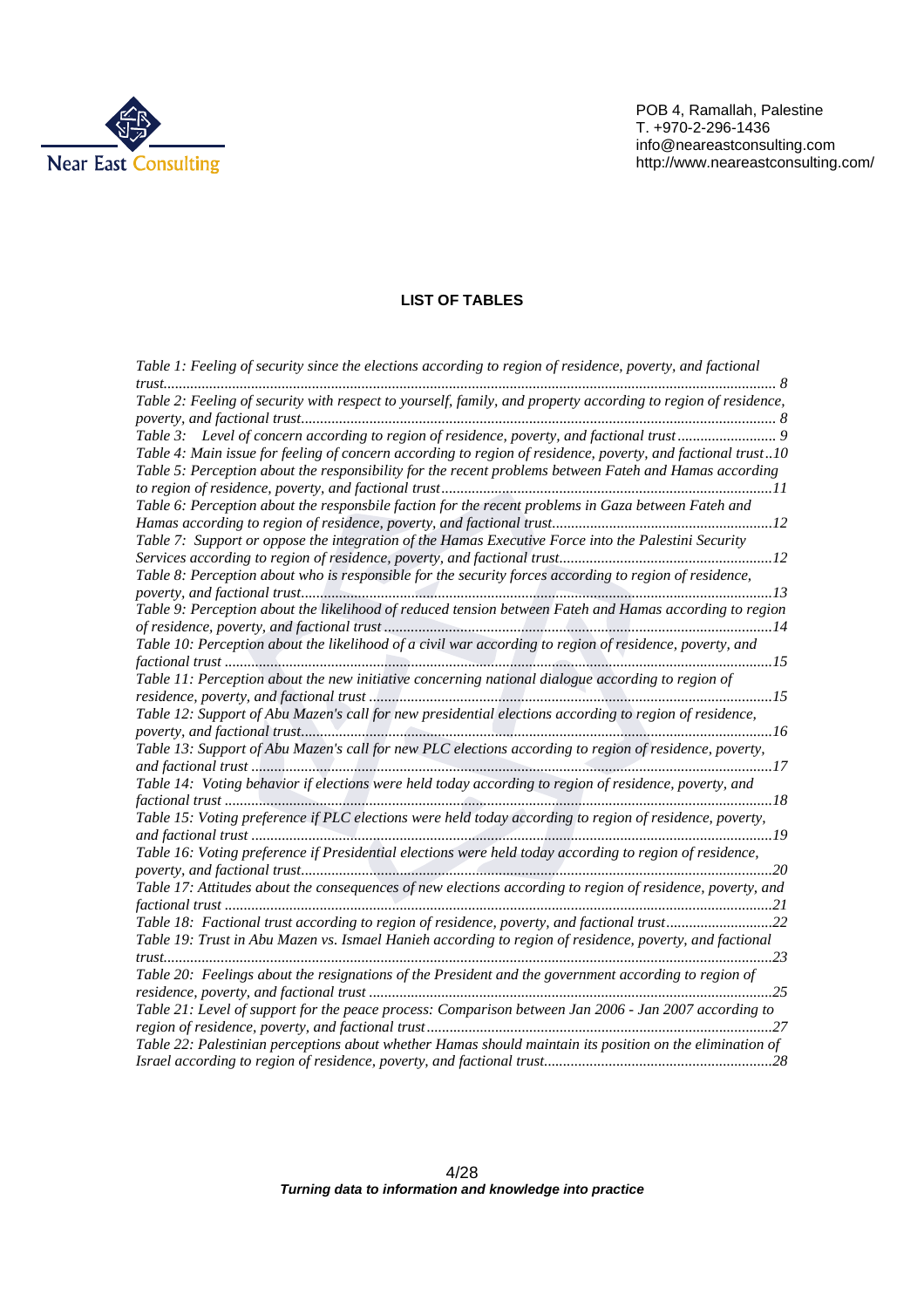

# **NEC's monthly bulletin on Palestinian perceptions towards politics and economics**

# **I. Introduction**

*In the period 12-15 January, 2007, Near East Consulting (NEC) conducted a phone survey of ove*r 1212 r*andomly selected Palestinians in the West Bank, the Gaza Strip, and Jerusalem of which 823 were successfully completed. The survey covered a number of issues that fit into NEC's monthly "Palestinian Political Pulse", "Palestinian Peace Pulse", and "Palestinian Security Monitor" with the aim of regularly monitoring Palestinian perceptions of their living conditions and the political situation. These include, inter-alia, factional trust and trust in political figures, Palestinians' feeling of security since the PLC elections, attitudes towards the domestic political crisis, and support for a peace agreement with Israel.* 

*It is worth noting that the margin of error is +/- 3.4% with a 95% confidence level.* 

# **II. Main findings**

# *A. Security and the internal situation:*

- 48% of Palestinians feel less secure since the January 2006 elections, as compared to 44% in December 2006;
- The majority of Palestinians (91%) of the Palestinians are extremely concerned (56%) or somewhat concerned (35%) about the current situation in the West Bank and the Gaza Strip.
- <sup>1</sup> 18% are concerned because of the economic hardship that their household is facing (compared to 32% in December), 26% are concerned because of the general absence of security for their families (compared to 30% in December), while 42% are concerned because of the internal power struggle (compared to 21% in December).
- 24% blame Hamas for the recent internal problems, 22% blame Fateh, and 54% blame both equally. With respect to the security agency Palestinians blame most, 30% put the blame on the Executive Force of Hamas, 15% on the Preventive Security, 5% mentioned various other security agencies, and 37% blamed all equally;
- 79% of the Palestinians believe that the Executive Force should be integrated within the other security forces;
- 50% think that the responsibility of the security forces should be in the hands of the president, 28% think it should rest with the prime minister, and 23% believe that is should be the responsibility of both: the Presidency, and the government;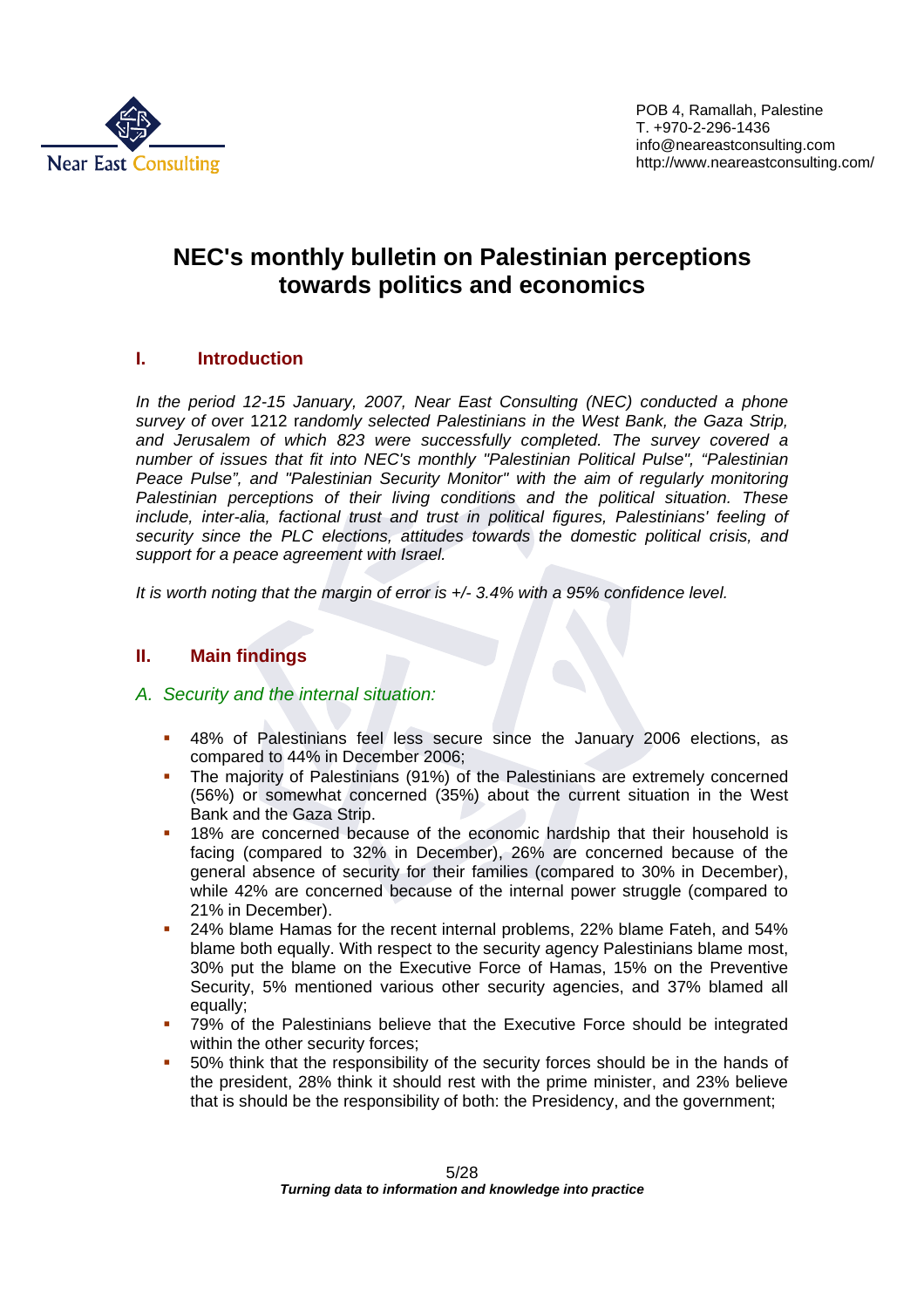

 56% do not think that a civil war is likely (compared to 59% in December). This is probably attributed to the belief of 76% of the Palestinians who think that the crisis between Fateh and Hamas will end soon.

# *B. National dialogue and the future steps:*

- 57% support Abu Mazen's call for **presidential** elections (22% strongly support and 35% support to some extent);
- 58% support Abu Mazen's call for **PLC** elections (23% strongly support and 35% supports to a certain extent). In December, still 68% supported Abu Mazen's' call for early presidential and PLC elections;
- **•** Despite their support for elections, 63% of the Palestinians believe that such a call will lead to an intensification of the current internal crisis. Only 37% believe that elections will end the current crisis. In comparison with December, 68% of the respondents still said that early elections will bring an end to the current crisis;
- 51% believe that Abu Mazen should withdraw his call for early elections, while 49% believe that he should maintain his position;
- In contrast, 94% believe that resumption of the National Dialogue for a two-week period is a good initiative and 72% believe that it will lead to positive results;
- 50% of the respondents believe that, if elections were held today, they would vote for the same faction as they did in the last elections, 12% said that they will vote for another faction, while 32% said that they will not cast their vote in future elections;
- The majority of the respondents said that they will vote for Fateh in the next elections (40%), while 23% said that they will give their vote to Hamas;
- **President Abbas seems to be the most likely to gain from new presidential** elections. When compared with other potential runners for the presidential elections, 38% mentioned Abu Mazen, 20% mentioned Marwan Barghouthi, 18% mentioned Ismael Hanieh, and 7% mentioned Mustapha Barghouthi. However, 20% said that they will not participate in new presidential elections.

# *C. Factions and leaders:*

- 53% most trust Abu Mazen; 47% most trust Ismael Hanieh;
- **71% do not wish Abu Mazen to resign;**
- 53% of the respondents think that Abu Mazen is doing enough to end the crisis between Fateh and Hamas and a similar percentage (52%) think that Hanieh is exerting enough effort to end the crisis between the two factions;
- 40% most trust Fateh (compared to 32% in December), 26% most trust Hamas (compared to 27% in December), while 27% do not trust any faction (compared to 35% in December). Fateh has considerably more popular support than Hamas in the Gaza Strip (48% versus 28%).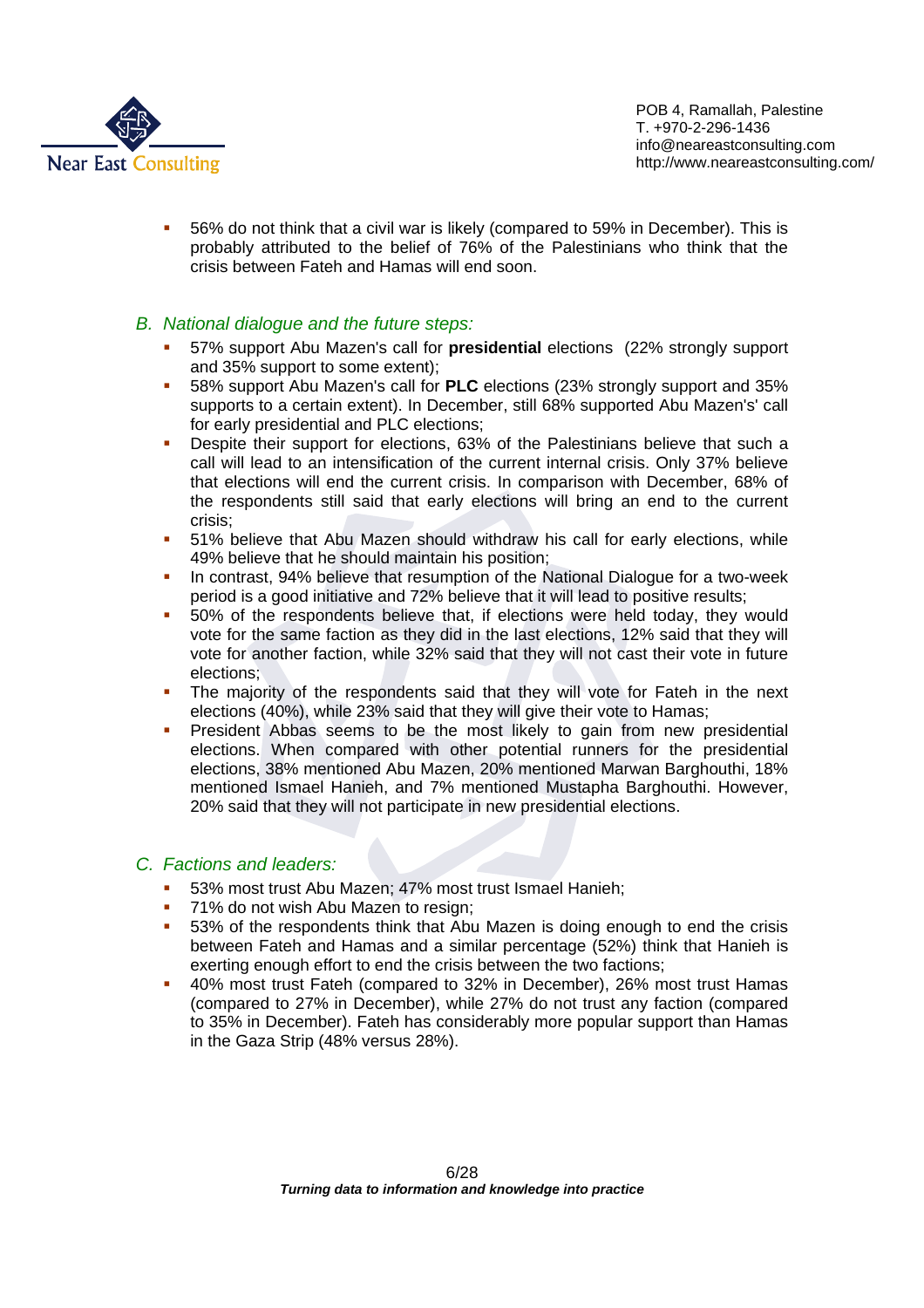

### *D. The Hamas government:*

- 60% believe Hamas has failed to deliver on its campaign promises because it did not get the opportunity, 14% think that Hamas did not utilize the opportunities at its disposal, 17% feel Hamas is incompetent, while 9% think that the Hamas government did not fail to deliver on its campaign promises;
- <sup>33%</sup> believe that the level of nepotism in the public sector has dropped since Hamas came to power compared to 29% who said that it increased, while 38% said that it remained the same;
- 52% believe that the time did not come yet for the Hamas government to step down while 48% believe that the movement should step down.

#### *E. The Palestinian-Israeli context:*

- 72% support a peace settlement with Israel, compared to 77% in December;
- 56% believe that Hamas should change its position towards the elimination of Israel (a drop of 5% since December).

# **III. Security and the Internal Situation**

#### *A. Feeling of security*

The latest clashes in the Gaza Strip and the West Bank between Fateh and Hamas supporters did not contribute to easing the feeling of apprehension amongst the Palestinian situation. As indicated in figure 1, below, 48% of the Palestinians said that they feel less secure since Hamas came to power, an increase of 17% since the organization won the PLC elections in January of 2006.



*Figure 1: Feeling of security since the elections* 

The absence of security is undoubtedly stronger in some sectors of the population than amongst others. As overviewed in table 1, below, the feeling of insecurity is stronger in

 7/28 *Turning data to information and knowledge into practice*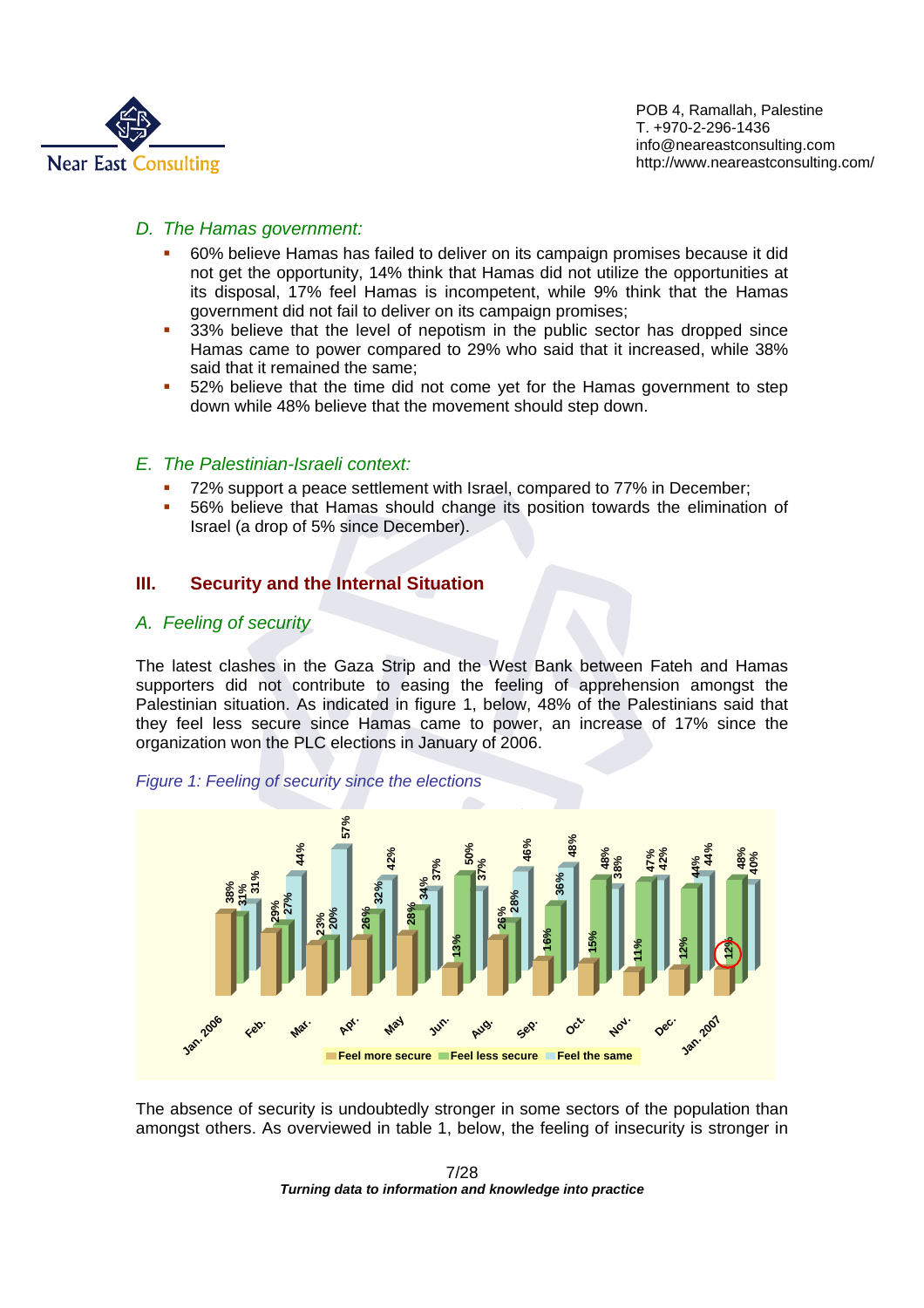

the Gaza Strip than in the West Bank. While 58% of the respondents in the Gaza Strip said that they do not feel secure, the percentage is 42% in the West Bank. Moreover, the highest feeling of insecurity is amongst 69% of those trusting Fateh, as opposed to 27% among those trusting Hamas.

Table 1: *Feeling of security since the elections* according to region of residence, poverty, and factional trust

| <b>Variable</b>            |                    | I feel secure | I do not feel<br>secure | My feeling of<br>security remained<br>the same |
|----------------------------|--------------------|---------------|-------------------------|------------------------------------------------|
| <b>Region of residence</b> | West Bank          | 11%           | 42%                     | 47%                                            |
|                            | Gaza Strip         | 15%           | 58%                     | 26%                                            |
| <b>Factional trust</b>     | Hamas              | 31%           | 27%                     | 42%                                            |
|                            | Fateh              | 4%            | 69%                     | 27%                                            |
|                            | I trust no faction | 7%            | 44%                     | 49%                                            |

As illustrated in figure 2, below, when respondents were asked about how safe they feel about their families and properties nowadays, 74% said that they do not feel safe.

*Figure 2: Feeling of security with respect to yourself, family, and property* 



Lack of security is evident even among Hamas supporters (63%), albeit at a lower rate than among Fateh supporters (80%) and among those who do not trust any faction (76%). Also, the feeling of insecurity is stronger in the Gaza Strip (81%) than in the West Bank (71%).

|                                                   |  | Table 2: Feeling of security with respect to yourself, family, and property according to |  |  |  |
|---------------------------------------------------|--|------------------------------------------------------------------------------------------|--|--|--|
| region of residence, poverty, and factional trust |  |                                                                                          |  |  |  |

| <b>Variable</b>        | <b>Value</b>       | I feel secure | No I don't feel |
|------------------------|--------------------|---------------|-----------------|
|                        |                    |               | secure          |
| Region of residence    | <b>West Bank</b>   | 29%           | 71%             |
|                        | <b>Gaza Strip</b>  | 19%           | 81%             |
| <b>Factional trust</b> | <b>Hamas</b>       | 37%           | 63%             |
|                        | Fateh              | 19%           | 81%             |
|                        | I trust no faction | 24%           | 76%             |

*B. Reasons for concern*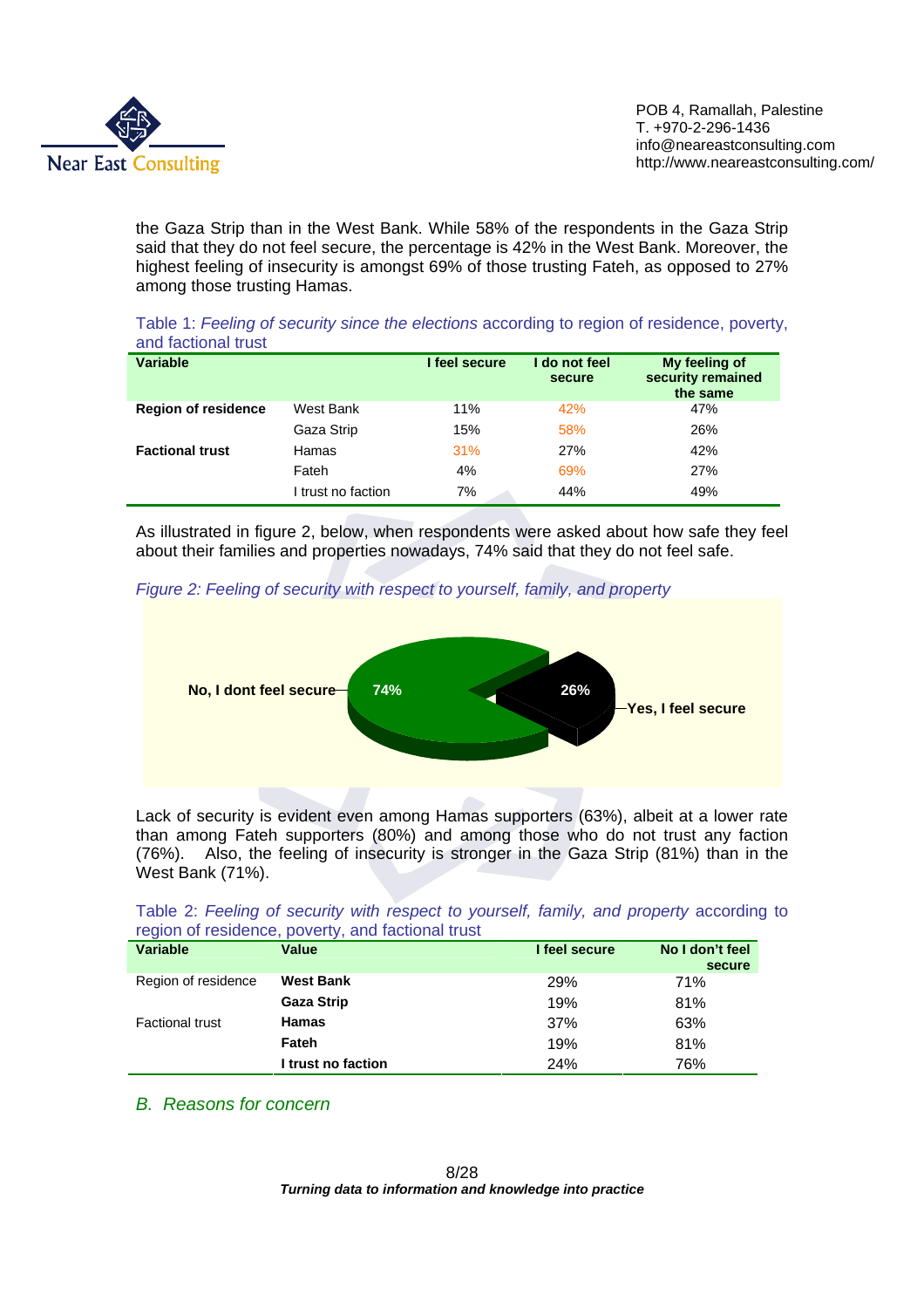

The strong feeling of insecurity is also substantiated by the high percentage of Palestinians who feel concerned about the situation in general. As illustrated below in figure 2, only 9% said that they are not really concerned about the situation, while 56% said that they are extremely concerned and 35% are concerned to a certain extent.





Again, the high level of concern about the Palestinian situation is more intense in the Gaza Strip and among Fateh supporters. Although the majority of Hamas supporters are 'concerned' indeed, the highest level of 'lack of concern' is among Hamas supporters  $(14\%)$ .

| i auit J.              | Level of concentractoruling to region of residence, poverty, and factional trust |                  |                     |           |                     |
|------------------------|----------------------------------------------------------------------------------|------------------|---------------------|-----------|---------------------|
| <b>Variable</b>        | Value                                                                            | <b>Extremely</b> | <b>Concerned to</b> | Not very  | <b>Not</b>          |
|                        |                                                                                  | concerned        | some extent         | concerned | concerned<br>at all |
| Region of<br>residence | <b>West Bank</b>                                                                 | 53%              | 38%                 | 6%        | 3%                  |
|                        | <b>Gaza Strip</b>                                                                | 63%              | 30%                 | 6%        | $1\%$               |
| Factional<br>trust     | <b>Hamas</b>                                                                     | 51%              | 35%                 | 11%       | 3%                  |
|                        | Fateh                                                                            | 59%              | 34%                 | 6%        | 2%                  |
|                        | I trust no faction                                                               | 61%              | 33%                 | 4%        | 4%                  |

Table 3: *Level of concern* according to region of residence, poverty, and factional trust

Despite the economic and social hardships that the Palestinians are currently facing, the majority of the respondents indicated that the main reason for their apprehension and concern is the security situation. As indicated in figure 3, below, 68% o f the respondents attributed their concern either to the "internal power struggle between Fateh and Hamas" (42%), compared to 21% in December 2006, or to the absence of personal security (26%). Only 18% said that the main reason for their concern is the economic situation, compared to 32% in December.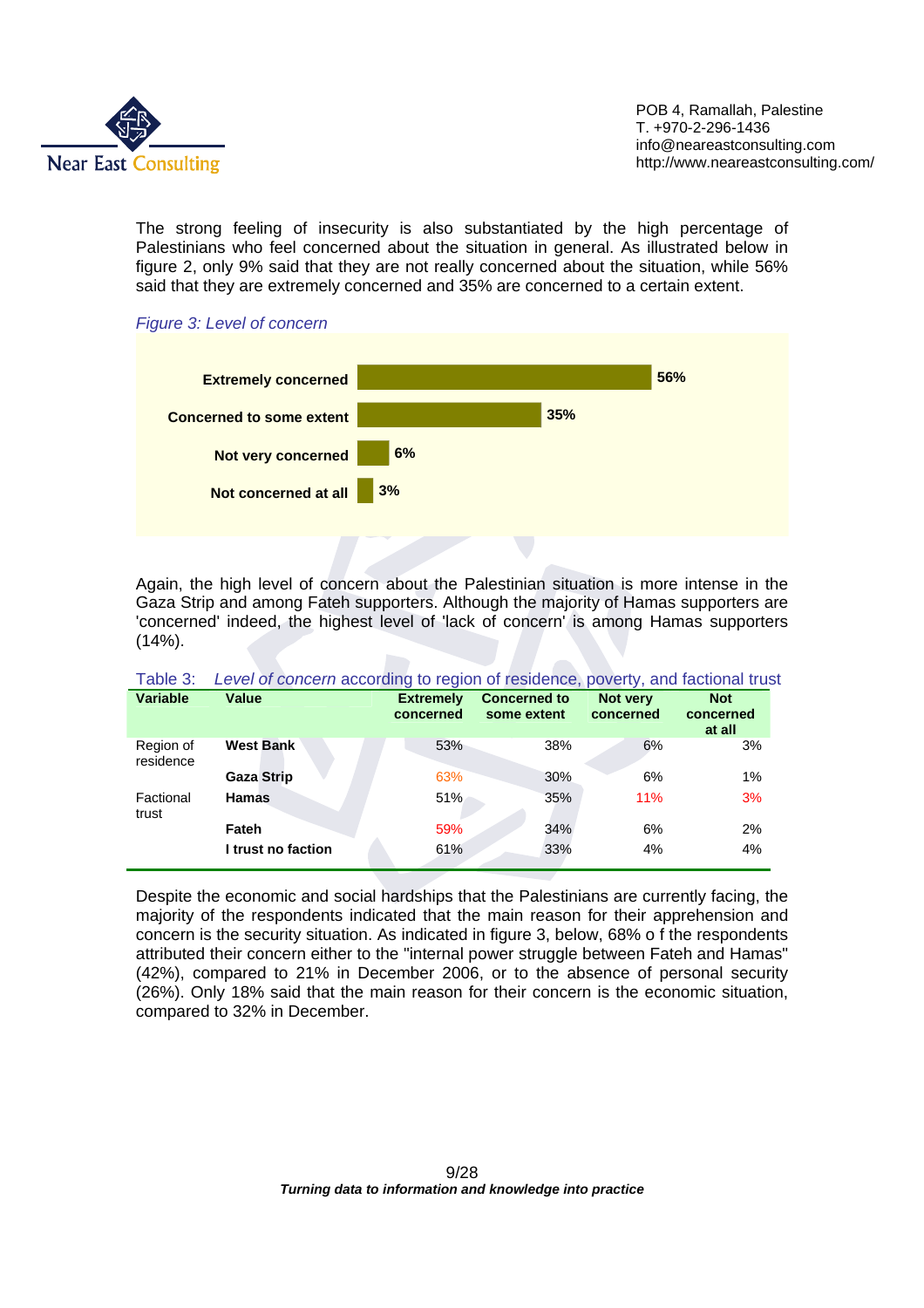

#### *Figure 4: Main issue for feeling of concern*



Again, the absence of personal security as the reason for concern is more evident in the Gaza Strip (32%) than in the West Bank (23%). However, as evident in table 4, below, the economy as the main issue of concern is more pronounced in the West Bank (22%) than in the Gaza Strip (13%) and among Fateh supporters (19%) than among Hamas supporters (13%).

Table 4: *Main issue for feeling of concern* according to region of residence, poverty, and factional trust

|                        |                    | The economic<br>hardship of<br>my household | The absence of<br>security for me<br>and my family | The internal<br>power<br>struggle | <b>Other</b><br>reasons | I have no<br>concerns |
|------------------------|--------------------|---------------------------------------------|----------------------------------------------------|-----------------------------------|-------------------------|-----------------------|
| Region of<br>residence | <b>West Bank</b>   | 22%                                         | <b>23%</b>                                         | 40%                               | 7%                      | 9%                    |
|                        | <b>Gaza Strip</b>  | 13%                                         | 32%                                                | 45%                               | 4%                      | 6%                    |
| Factional<br>trust     | <b>Hamas</b>       | 13%                                         | 26%                                                | 41%                               | 8%                      | 12%                   |
|                        | Fateh              | 19%                                         | 25%                                                | 43%                               | 6%                      | 7%                    |
|                        | I trust no faction | 20%                                         | 26%                                                | 42%                               | 0%                      | 7%                    |

*C.* 

# *D. Attitudes towards the responsibilities of Fateh and Hamas in the security situation*

In general, the Palestinian public equally blames Fateh and Hamas for the deterioration in the security conditions in the West Bank and the Gaza Strip. As portrayed in figure 5, below, 24% of the respondents blame Hamas and 22% blame Fateh, while 54% blame both factions.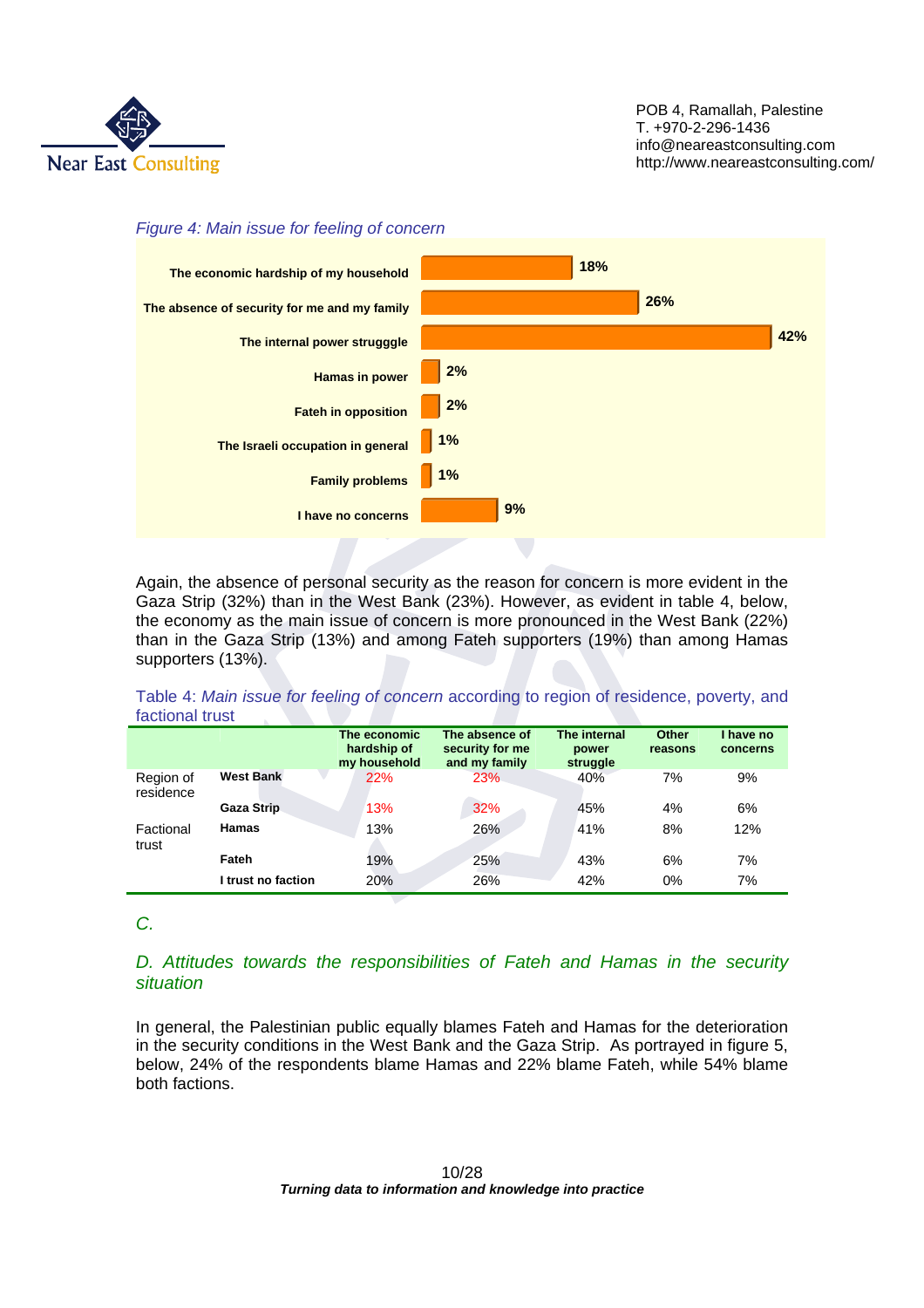

POB 4, Ramallah, Palestine T. +970-2-296-1436 info@neareastconsulting.com http://www.neareastconsulting.com/





Although the results for January are consistent with those of previous months, it seems that putting the blame on Hamas has increased in the Gaza Strip while blaming Fateh has increased in the West Bank. While 25% of Gazans blamed Hamas in November for the clashes, the percentage stands now at 31%. Conversely, while 20% of West Bank respondents blamed in November, the percentage stands now at 22%.

Table 5: Perception about the responsibility for the recent problems between Fateh and Hamas according to region of residence, poverty, and factional trust

|                            |                    | <b>Mainly Hamas</b> | <b>Mainly Fateh</b> | I blame both |
|----------------------------|--------------------|---------------------|---------------------|--------------|
| <b>Region of residence</b> | <b>West Bank</b>   | 20%                 | 22%                 | 57%          |
|                            | <b>Gaza Strip</b>  | 31%                 | 21%                 | 48%          |
| <b>Factional trust</b>     | <b>Hamas</b>       | 4%                  | 55%                 | 41%          |
|                            | Fateh              | 51%                 | 4%                  | 45%          |
|                            | I trust no faction | 9%                  | 13%                 | 78%          |

More concretely, when respondents were asked about the security agency that they blame for the clashes in Gaza, the largest percentage (37%) blamed all security agencies, 30% blamed the Executive Force of Hamas, and 15% blamed the Preventive Security forces, as indicated in figure 7, below.

Figure 6: Perception about the responsbile faction for the recent problems in Gaza between Fateh and Hamas



Again, blame on the Executive Force was higher in the Gaza Strip (40%) than in the West Bank<sup>1</sup>, where the blame is significantly lower (23%). Expectedly, Fateh supporters mainly place the responsibility for the recent problems in the Gaza Strip on the Executive Force (62%), while Hamas supporters mainly blame the Preventive Security (39%).

<sup>&</sup>lt;sup>1</sup> The Executive Force of Hamas operates primarily in the Gaza Strip and does not have evidence in the West Bank.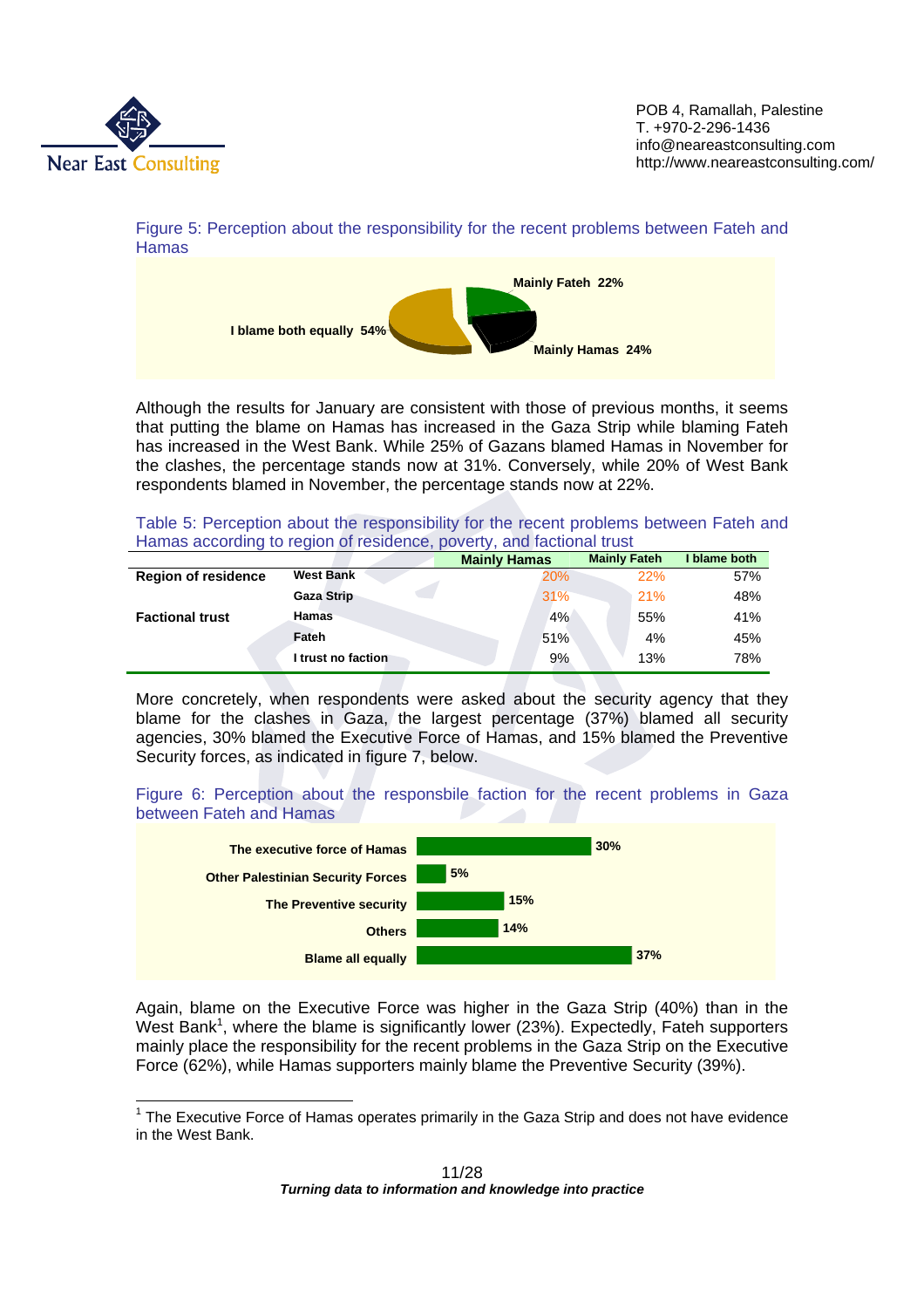

#### Table 6: Perception about the responsbile faction for the recent problems in Gaza between Fateh and Hamas according to region of residence, poverty, and factional trust **The Executive Force Other Palestinian Security Forces The Preventative security Others Blame all equally**  Residence **West Bank 23% 6% 15% 16% 40% Gaza Strip 40% 5% 14% 10% 31%**  Factions **Hamas 5% 14% 39% 18% 23% Fateh 62% 1% 4% 7% 26% I trust no faction 13% 3% 9% 15% 61%**

The seemingly clear position that people have towards the Executive Force perhaps explains why 79% of the respondents want the Executive Force to be integrated within the Palestinian security forces. Another reason behind the strong popular support for this integration is perhaps a result of the strong feeling of Palestinians in favor of a national unity government.





As indicated in table 7, below, support for this integration is stronger, however among Hamas supporters (78%) than among Fateh supporters (72%), while the level of support for the issue reaches identical percentages in the West Bank and the Gaza Strip (78%)

| Table 7: Support or oppose the integration of the Hamas Executive Force into the           |  |  |  |  |  |  |  |
|--------------------------------------------------------------------------------------------|--|--|--|--|--|--|--|
| Palestini Security Services according to region of residence, poverty, and factional trust |  |  |  |  |  |  |  |

|                        |                    | <b>Support</b> | <b>Oppose</b> |
|------------------------|--------------------|----------------|---------------|
| Region of residence    | <b>West Bank</b>   | 78%            | 22%           |
|                        | <b>Gaza Strip</b>  | 78%            | 22%           |
| <b>Factional trust</b> | <b>Hamas</b>       | 76%            | 24%           |
|                        | Fateh              | 72%            | 28%           |
|                        | I trust no faction | 85%            | 15%           |

Finally, when respondents were asked about who should be responsible for the security agencies, the majority seem to choose the president and the presidency (50%), while 28% prefer that it is controlled by the prime minister.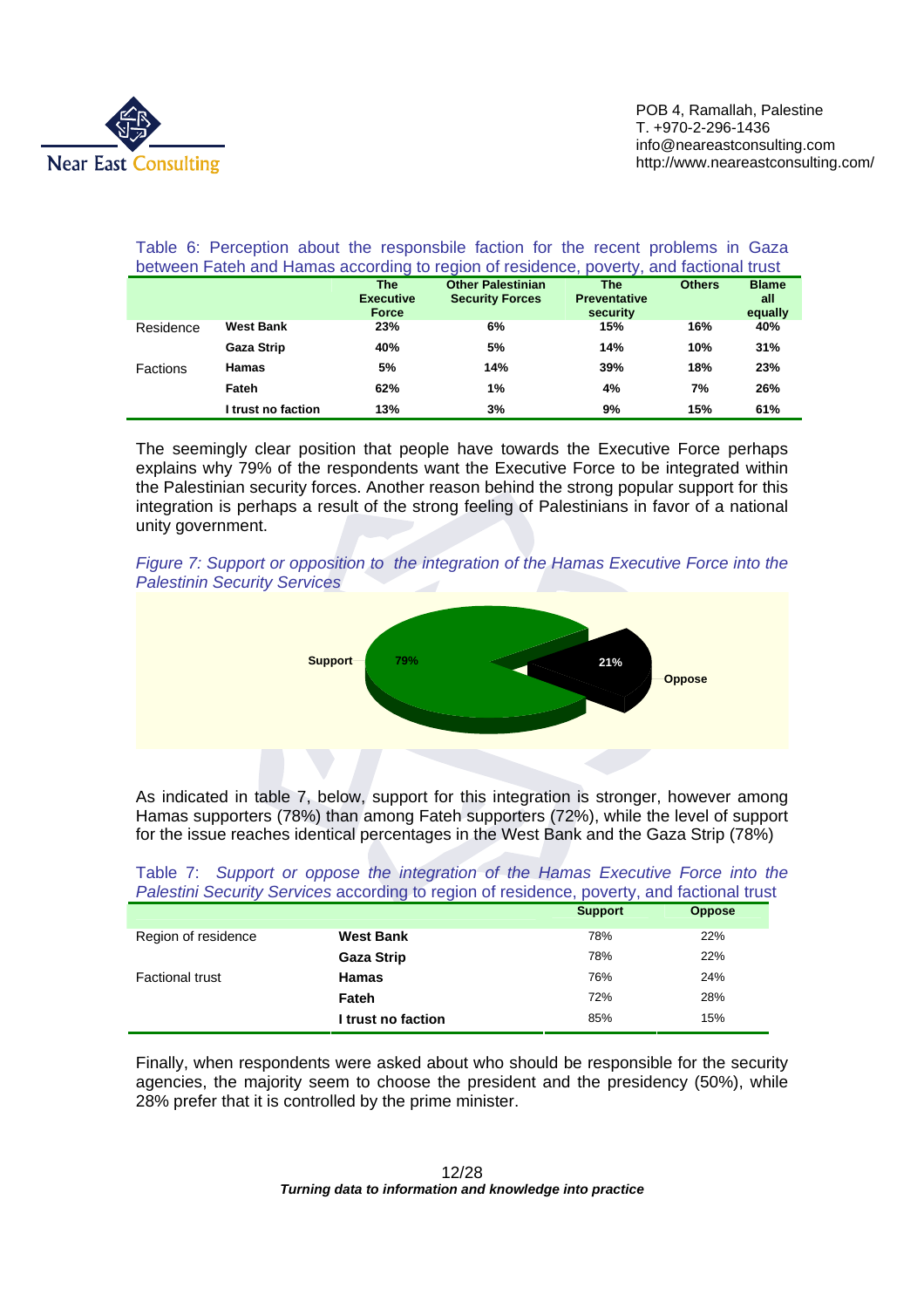





As expected, the majority of Fateh supporters (81%) prefer the security agencies to be under the responsibility of the president and only 10% would like to see it under the responsibility of the prime minister. As for Hamas supporters, a significant percentage (21%) still believes that the president should have control over the security agencies, while 56% said the prime minister. No significant differences occur in the attitudes of Westbankers and Gazans on this issue.

Table 8: Perception about who is responsible for the security forces according to region of residence, poverty, and factional trust

|                            |                    | The president | The prime<br>minister | The presidency and<br>the government |
|----------------------------|--------------------|---------------|-----------------------|--------------------------------------|
| <b>Region of residence</b> | <b>West Bank</b>   | 49%           | 28%                   | 23%                                  |
|                            | <b>Gaza Strip</b>  | 51%           | 26%                   | 23%                                  |
| <b>Factional trust</b>     | Hamas              | 21%           | 56%                   | 23%                                  |
|                            | Fateh              | 81%           | 10%                   | 10%                                  |
|                            | I trust no faction | 32%           | 24%                   | 44%                                  |

# *E. Future prospects and reconciliation*

The recent developments and prospects for reconciliation between Fateh and Hamas probably explain why the majority of the respondents are optimistic about an end to the crisis between the two. As indicated in figure 9, below, 76% of the Palestinians believe that the crisis between Fateh and Hamas will end.





 13/28 *Turning data to information and knowledge into practice*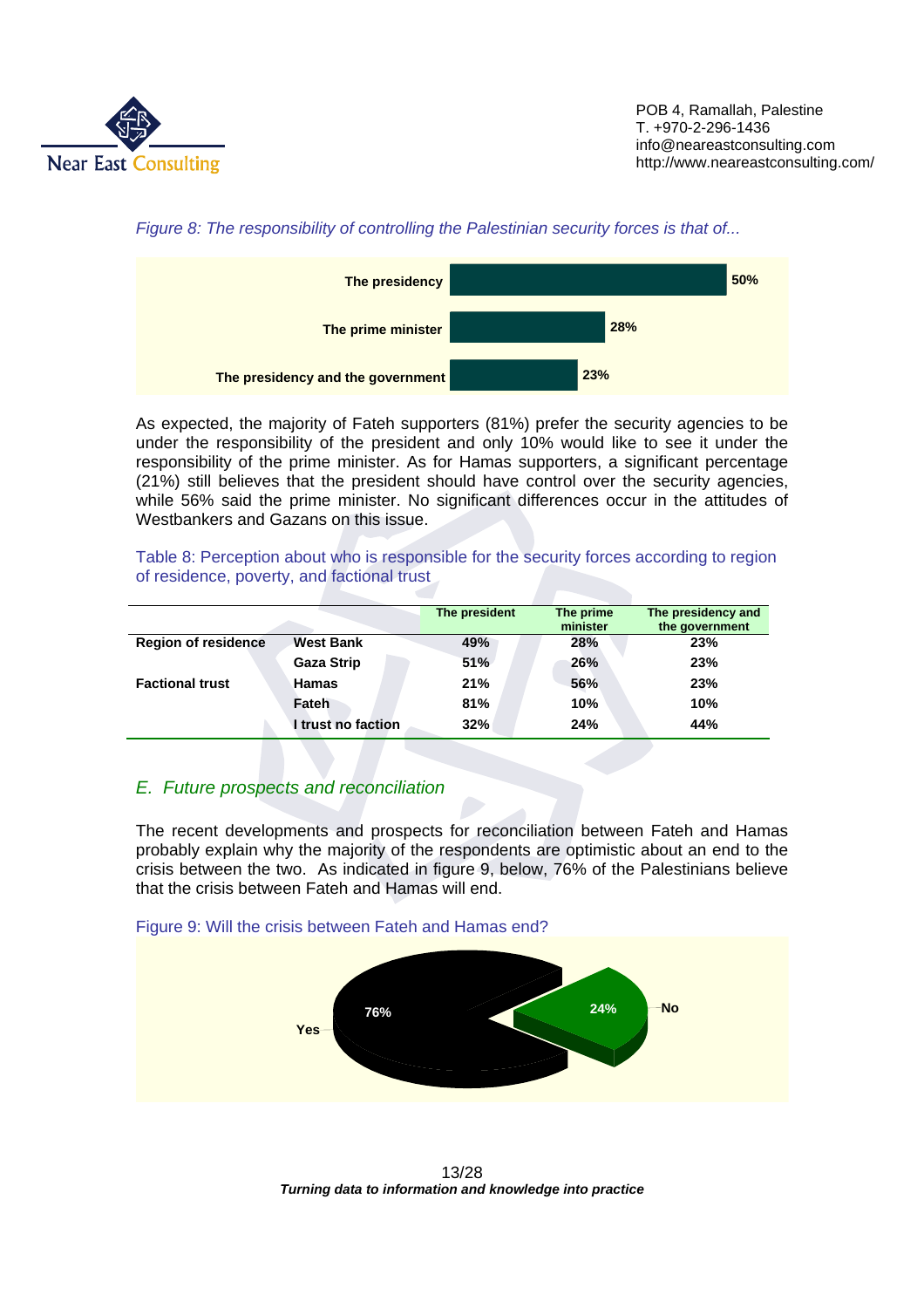

This optimism is shared by all, including Gazans andFateh supporters. The optimism is slightly higher in the West Bank (78%) than in the Gaza Strip (74%) and higher among Hamas supporters (82%) than among Fateh supporters (72%). These results are overviewed in table 9, below.

| Table 9: Perception about the likelihood of reduced tension between Fateh and Hamas |  |  |  |  |
|-------------------------------------------------------------------------------------|--|--|--|--|
| according to region of residence, poverty, and factional trust                      |  |  |  |  |

|                        |                    | Yes, it will | No, it will not |
|------------------------|--------------------|--------------|-----------------|
| Region of residence    | <b>West Bank</b>   | 78%          | 22%             |
|                        | <b>Gaza Strip</b>  | 74%          | 26%             |
| <b>Factional trust</b> | <b>Hamas</b>       | 82%          | 18%             |
|                        | Fateh              | 72%          | 28%             |
|                        | I trust no faction | 76%          | 24%             |

The high level of optimism among the various sectors of the Palestinian population is one of the reasons why the majority of the Palestinian population does not believe that a civil war<sup>2</sup> is likely. As indicated in figure 10, below, 56% believe that it is either very unlikely (18%) or unlikely (38%), compared to 44% who think that it is either very likely (12%) or likely (32%).

#### *Figure 10: The likelihood of a civil war*



While the majority of Palestinians think that a civil war is unlikely, the majority of Fateh supporters think otherwise. As indicated in table 10, below 53% of Fateh supporters think that a civil war is either very likely (15%) or likely (38%), as compared to Hamas supporters of which only 32% of Hamas supporters who believe that a civil was is either very likely (8%) or likely (24%).

<sup>&</sup>lt;u>2</u><br><sup>2</sup> Historically, the Palestinian internal tension was characterized by the ability of the contending parties to contain any rift from escalating to a wider conflict. This was evident when the Palestine Liberation Organization and its various factions where stationed in Lebanon. In addition, the political divisions among the Palestinian are not drawn on religious or sectarian bases which often render civil wars more plausible and conceivable.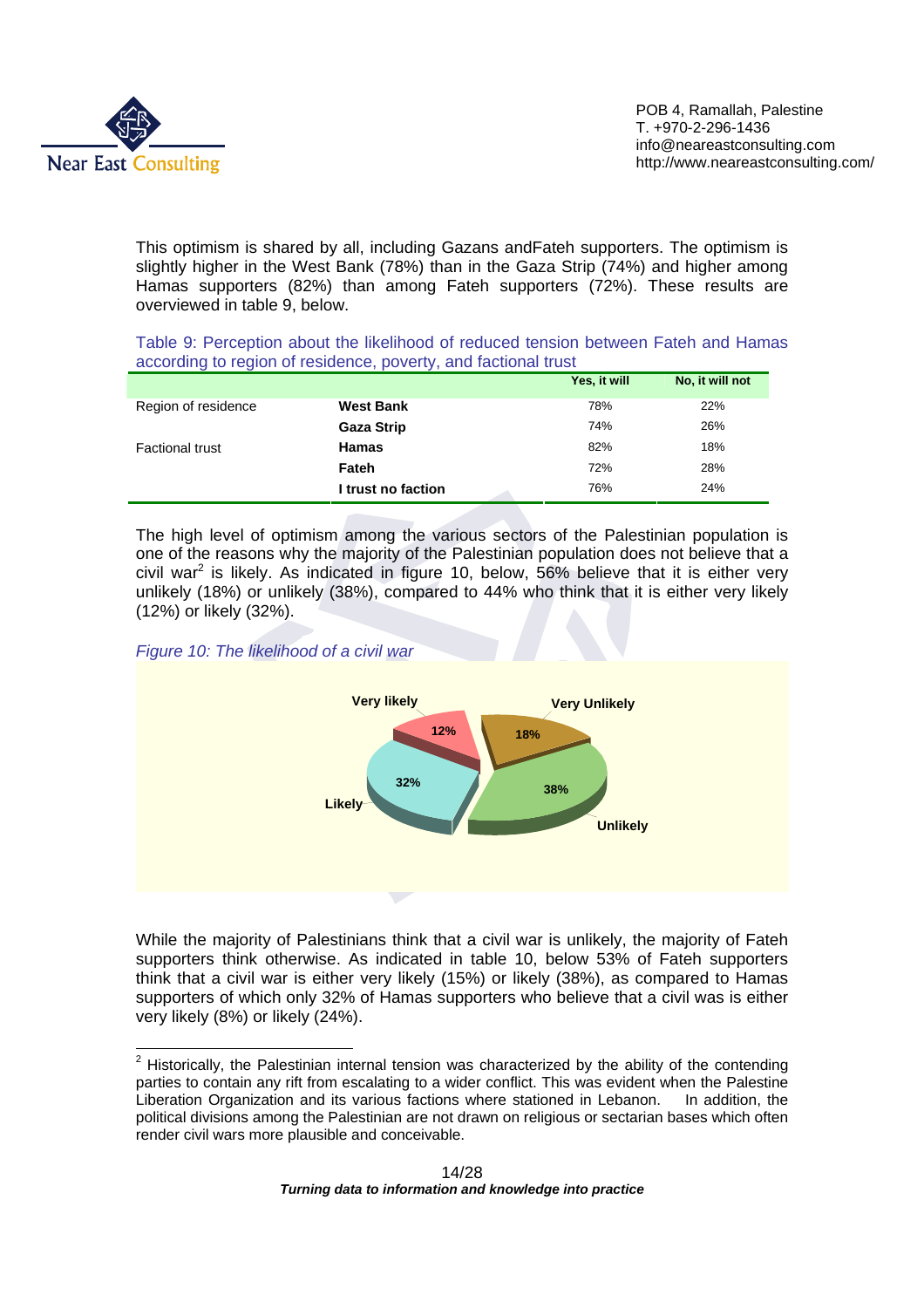

|                            |                    |                       | Likelihood of a civil war |                 |                         |  |
|----------------------------|--------------------|-----------------------|---------------------------|-----------------|-------------------------|--|
|                            |                    | <b>Verv</b><br>likely | Likely                    | <b>Unlikely</b> | Verv<br><b>Unlikely</b> |  |
| <b>Region of residence</b> | <b>West Bank</b>   | 11%                   | 32%                       | 37%             | 21%                     |  |
|                            | <b>Gaza Strip</b>  | 13%                   | 32%                       | 40%             | 15%                     |  |
| <b>Factional trust</b>     | <b>Hamas</b>       | 8%                    | 24%                       | 44%             | 24%                     |  |
|                            | Fateh              | 15%                   | 38%                       | 33%             | 14%                     |  |
|                            | I trust no faction | 12%                   | 32%                       | 38%             | 19%                     |  |

Table 10: *Perception about the likelihood of a civil war* according to region of residence, poverty, and factional trust

# **IV. National Dialogue and the future steps**

The apprehension of Palestinians towards the security situation and the present sidelining of the issue of the Israeli occupation in the current Palestinian discourse explains why the majority of Palestinians want a continuation of the national dialogue and the establishment of a national unity government. As indicated in figure 11 and table 11, below, 94% of the Palestinians, across all sectors and political affiliations believe that the initiative to resume the national dialogue is a positive one.





| Table 11: Perception about the new initiative concerning national dialogue according to |  |
|-----------------------------------------------------------------------------------------|--|
| region of residence, poverty, and factional trust                                       |  |

|                        |                        | It is a good<br>initiative | It is a bad<br>initiative |
|------------------------|------------------------|----------------------------|---------------------------|
| Region of residence    | <b>West Bank</b>       | 93%                        | 7%                        |
|                        | <b>Gaza Strip</b>      | 95%                        | 5%                        |
| Poverty                | Below the poverty line | 94%                        | 6%                        |
|                        | Above the poverty line | 93%                        | 7%                        |
| <b>Factional trust</b> | <b>Hamas</b>           | 94%                        | 6%                        |
|                        | Fateh                  | 95%                        | 5%                        |
|                        | I trust no faction     | 90%                        | 10%                       |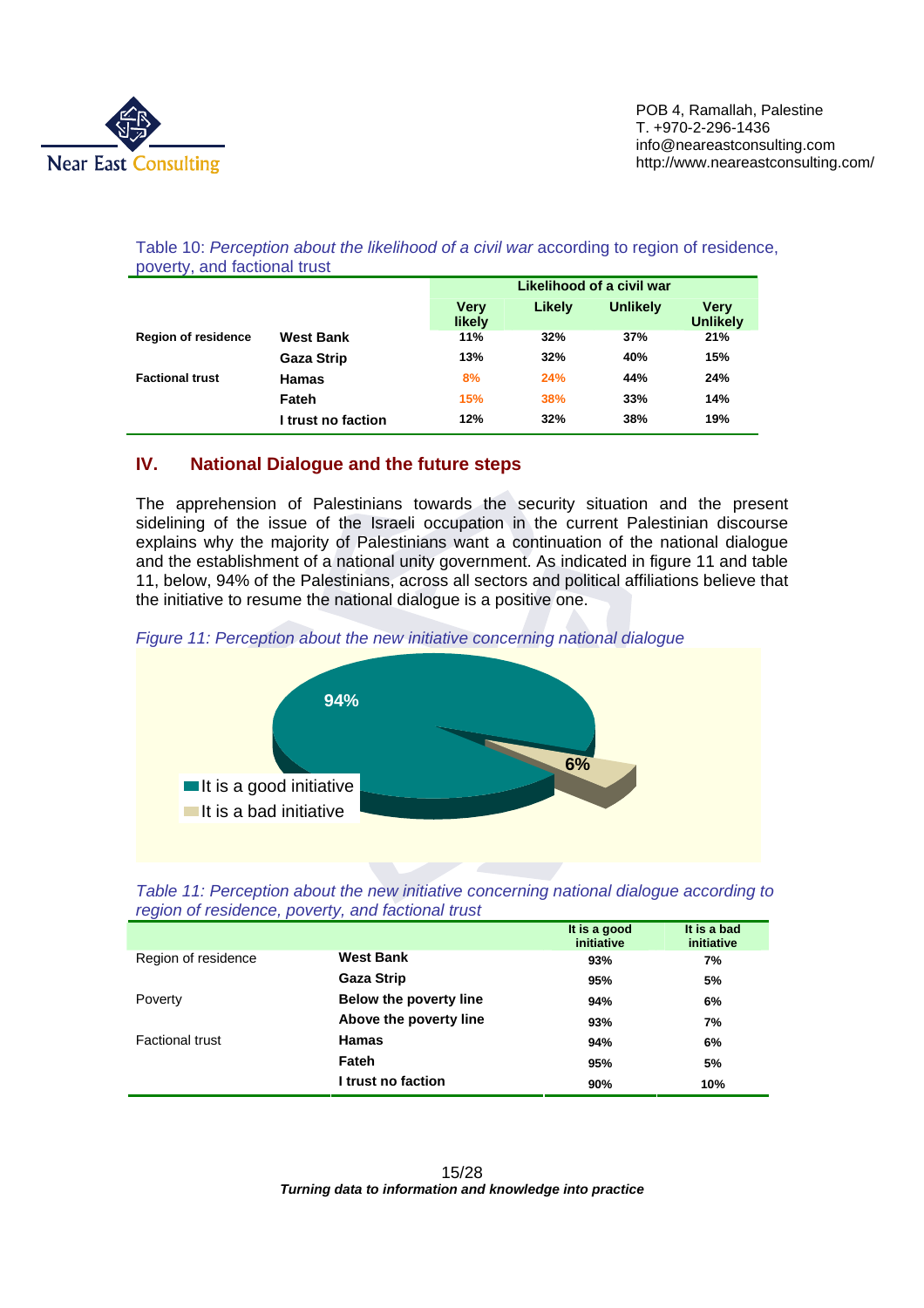

# *A. Level of support for early elections*

Currently, more Palestinians support presidential elections than oppose it. As overviewed in figure 12, below, 57% support Presidential elections and 43% oppose it.

*Figure 12: Support of Abu Mazen's call for new presidential elections* 



Support for presidential elections is more pronounced in the Gaza Strip (60%) than in the West Bank (55%), among Fateh supporters (72%) than among Hamas supporters (45%), and among those who live below the poverty line (55%). Support for presidential elections is least among those who do not trust any faction (46%). These results are overviewed in table 12, below.

|                               |                      | <b>Strongly</b><br>support | <b>Support to</b><br>some | <b>Oppose to</b><br>some | <b>Strongly</b><br>oppose |
|-------------------------------|----------------------|----------------------------|---------------------------|--------------------------|---------------------------|
|                               |                      |                            | extent                    | extent                   |                           |
| <b>Region of</b><br>residence | <b>West Bank</b>     | 19%                        | 36%                       | 30%                      | 15%                       |
|                               | <b>Gaza Strip</b>    | 27%                        | 33%                       | 27%                      | 13%                       |
| <b>Poverty</b>                | <b>Below poverty</b> | 23%                        | 35%                       | 29%                      | 13%                       |
|                               | Above poverty        | 18%                        | 33%                       | 29%                      | 19%                       |
| <b>Factional trust</b>        | <b>Hamas</b>         | 18%                        | 27%                       | 35%                      | 20%                       |
|                               | Fateh                | 32%                        | 40%                       | 17%                      | 11%                       |
|                               | <b>PFLP</b>          | 27%                        | 27%                       | 45%                      | 0%                        |
|                               | <b>Islamic Jihad</b> | 25%                        | 40%                       | 15%                      | 20%                       |
|                               | <b>Others</b>        | 16%                        | 42%                       | 26%                      | 16%                       |
|                               | I trust no faction   | 13%                        | 33%                       | 39%                      | 15%                       |

Table 12: *Support of Abu Mazen's call for new presidential elections according to region of residence, poverty, and factional trust* 

When examining the level of support for early elections for the PLC, one notices that there is a major drop in support for early elections. As indicated in figure 13, below, while in December 68% of the Palestinians declared their support for early elections, the results for January 2007 are 57%.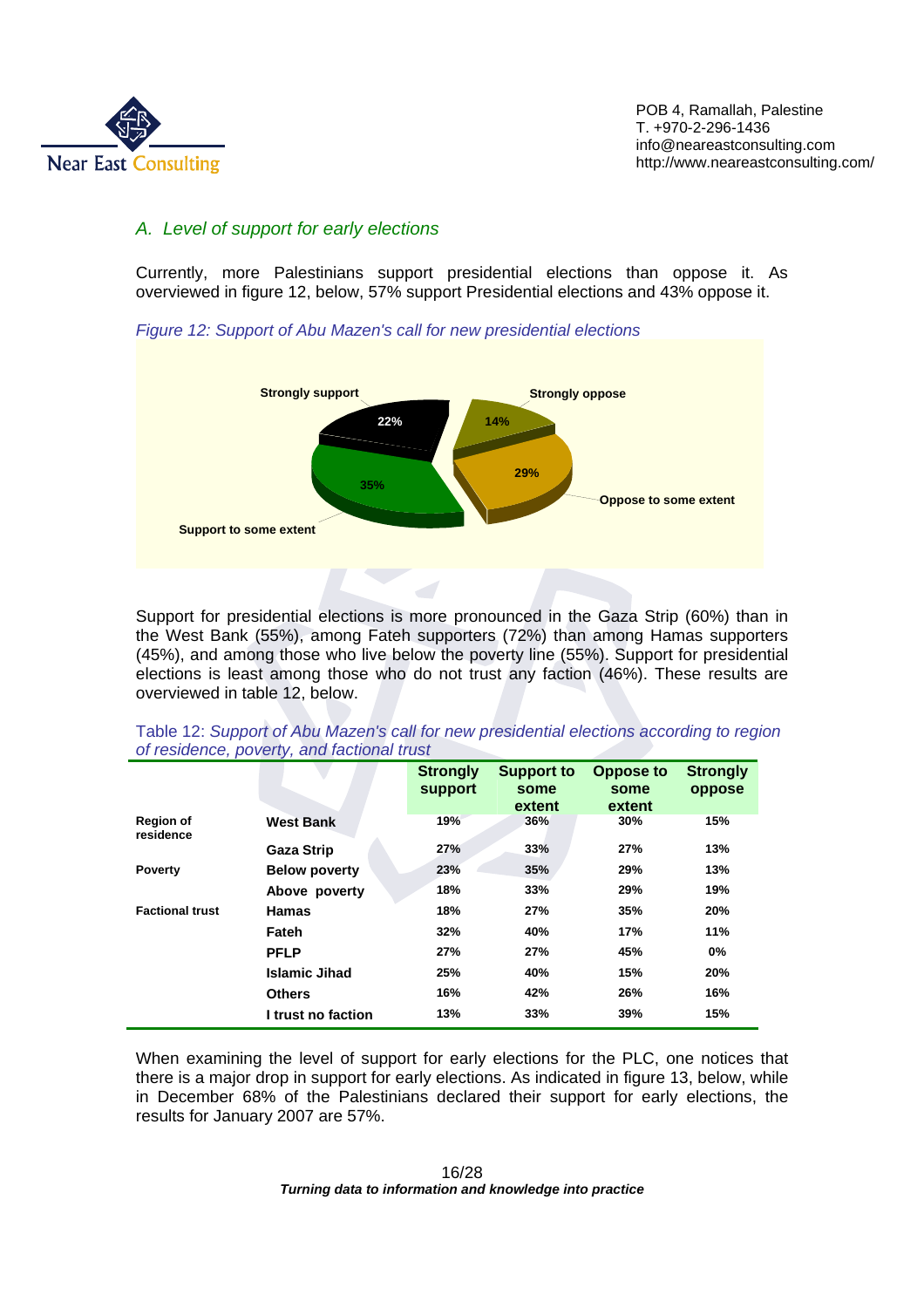

#### *Figure 13: Support of Abu Mazen's call for new PLC elections*



Again, support for early elections is stronger in the Gaza Strip (64%) than in the West Bank (55%), among Fateh supporters (89%), and significantly less among those respondents who said that they do not trust any faction (48%). As revealed in table 13, support for early PLC elections among Hamas supporters does not exceed 24%.

|                            |                      | <b>Strongly</b><br>support | <b>Support to</b><br>some<br>extent | <b>Oppose to</b><br>some<br>extent | <b>Strongly</b><br>oppose |
|----------------------------|----------------------|----------------------------|-------------------------------------|------------------------------------|---------------------------|
| <b>Region of residence</b> | <b>West Bank</b>     | 18%                        | 37%                                 | 28%                                | 17%                       |
|                            | <b>Gaza Strip</b>    | 31%                        | 33%                                 | 25%                                | 11%                       |
| <b>Poverty</b>             | <b>Below poverty</b> | 23%                        | 37%                                 | 27%                                | 13%                       |
|                            | Above poverty        | 22%                        | 31%                                 | 28%                                | 19%                       |
| <b>Factional trust</b>     | <b>Hamas</b>         | 4%                         | 20%                                 | 42%                                | 33%                       |
|                            | Fateh                | 46%                        | 43%                                 | 8%                                 | 3%                        |
|                            | trust no faction     | 12%                        | 36%                                 | 38%                                | 15%                       |

Table 13: *Support of Abu Mazen's call for new PLC elections according to region of residence, poverty, and factional trust* 

#### *B. Palestinian voting behavior*

As overviewed in figure 15, below, the majority of respondents (50%) said that they will vote for the same faction if elections were held today, 13% said that they will change to another faction, and 32% said that they will not participate in the elections.





**\*Those are respondents who either did not vote in the past elections or who were below the age of 18 years at that time**

> 17/28 *Turning data to information and knowledge into practice*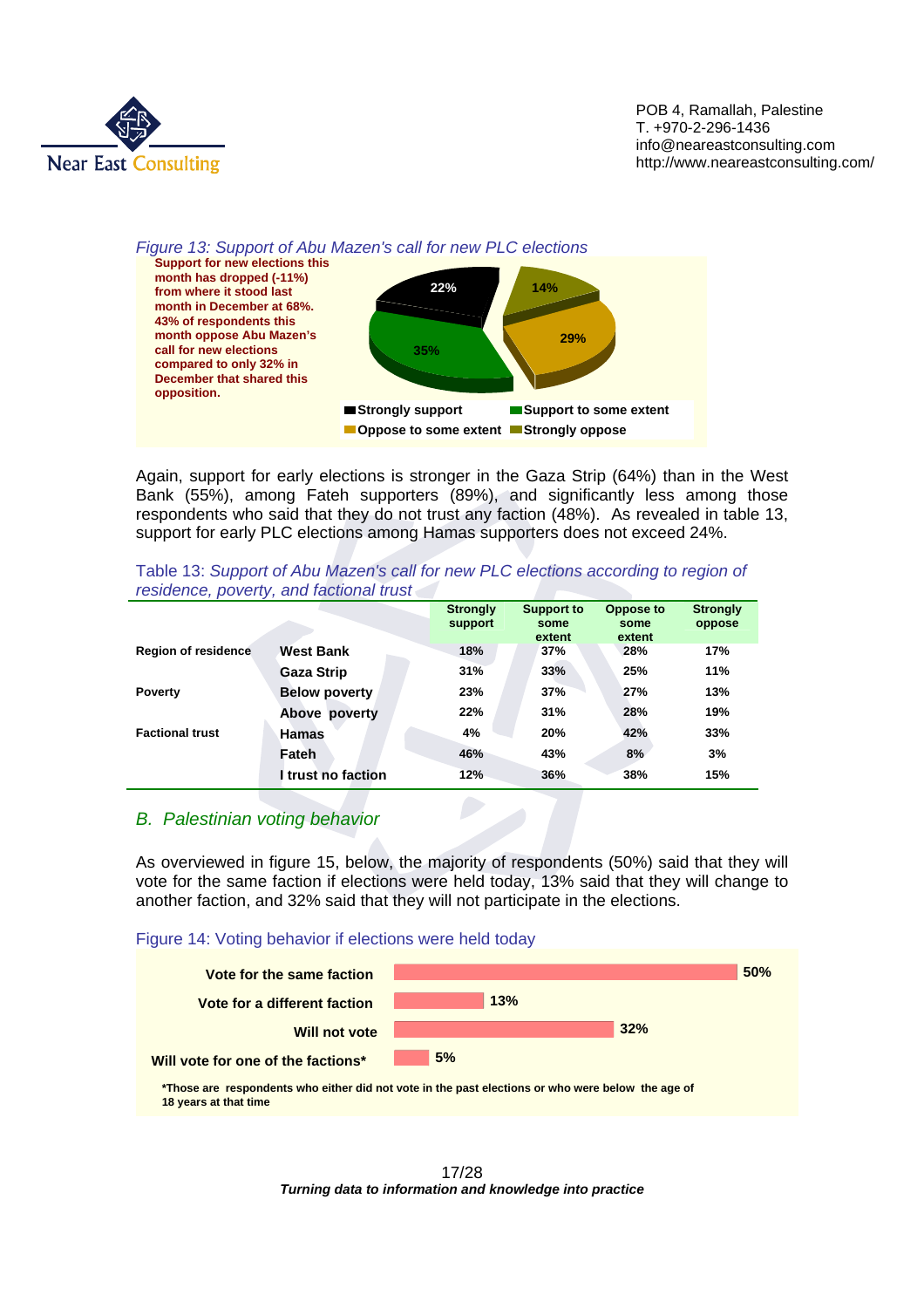

As outlined in table 14, below, 67% of Hamas supporters and 62% of Fateh supporters said that they will vote for the same faction. However, 63% of those who do not trust any faction said that they will not participate in such elections.

Table 14: Voting behavior if elections were held today according to region of residence, poverty, and factional trust

|                            |                      | Vote for<br>the same<br>faction | Vote for a<br>different<br>faction | <b>Will not</b><br>vote | I will vote for<br>one of the<br>factions in the<br>next elections |
|----------------------------|----------------------|---------------------------------|------------------------------------|-------------------------|--------------------------------------------------------------------|
| <b>Region of residence</b> | <b>West Bank</b>     | 48%                             | 12%                                | 35%                     | 5%                                                                 |
|                            | <b>Gaza Strip</b>    | 53%                             | 13%                                | 29%                     | 5%                                                                 |
| <b>Poverty</b>             | <b>Below poverty</b> | 49%                             | 13%                                | 32%                     | 5%                                                                 |
|                            | Above poverty        | 54%                             | 10%                                | 30%                     | 6%                                                                 |
| <b>Factional trust</b>     | <b>Hamas</b>         | 67%                             | 8%                                 | 19%                     | 5%                                                                 |
|                            | Fateh                | 62%                             | 17%                                | 17%                     | 5%                                                                 |
|                            | I trust no faction   | 22%                             | 9%                                 | 63%                     | 5%                                                                 |

When asked about the faction they will vote for in case elections were held today, the majority (40%) said Fateh, and 23% said that they will vote for Hamas. $3$ 



#### *Figure 15: Voting preference if PLC elections were held today*

The strong attitude towards Fateh is more evident in the Gaza Strip than in the West Bank. Whereas 46% of the Gaza respondents said that they will vote for Fateh today, the percentage was 37% in the West Bank. Moreover, it seems that Fateh supporters are more likely to stick to the 'party line' than Hamas supporters. As indicated below,

<sup>&</sup>lt;u>3</u><br><sup>3</sup> Voting for an organization does not mean voting for individuals. Support for Fateh, for example, does not necessarily mean support for Fateh candidates, i.e. **attitudes** towards voting (whom you want to vote for) is often different than voting **behavior** (whom you actually vote for)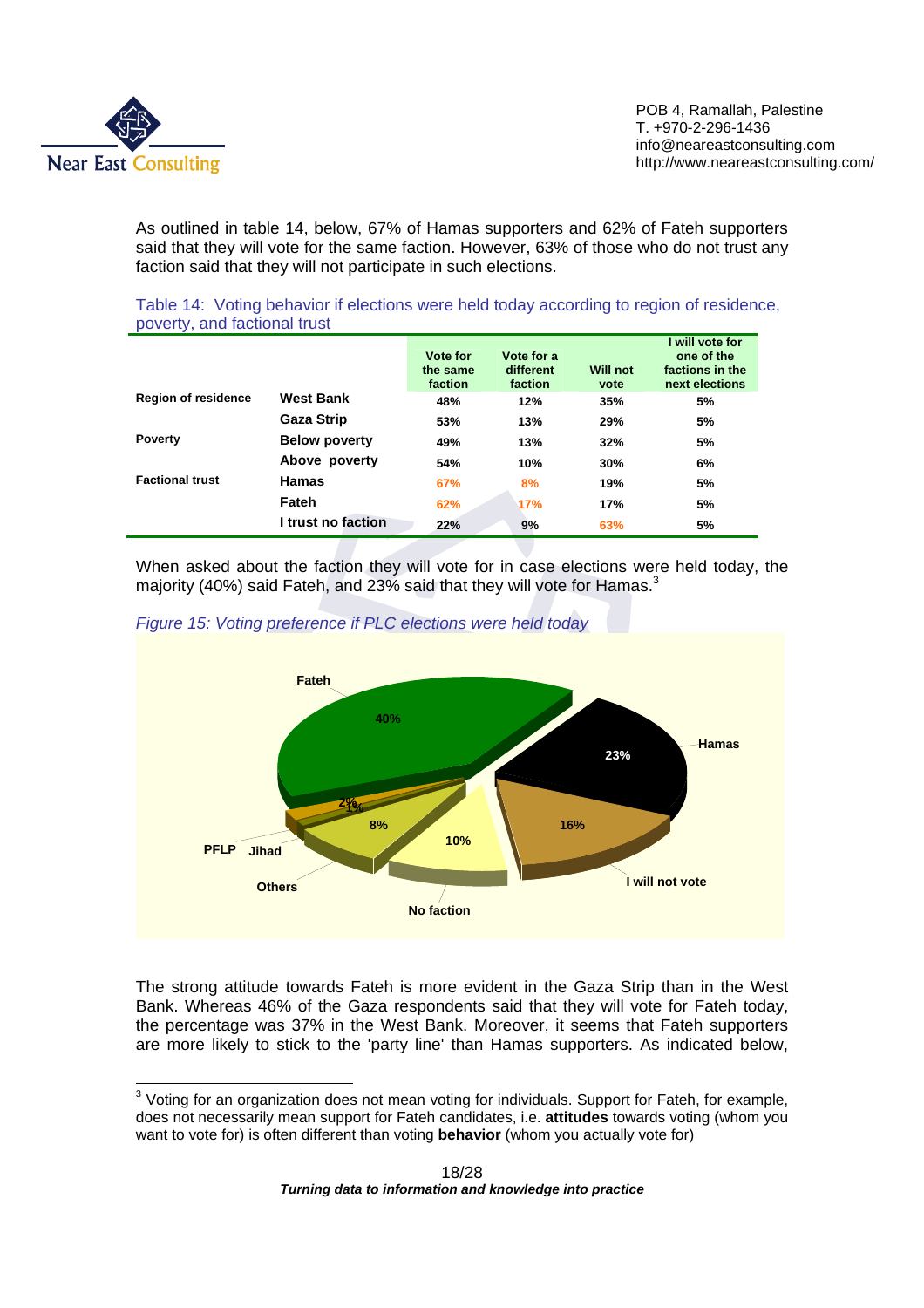

89% of Fateh supporters said that they will vote for Fateh, while 78% of Hamas supporters said that they will vote for Hamas.

Table 15*: Voting preference if PLC elections were held today* according to region of residence, poverty, and factional trust

|                        |                        | Hamas | Fateh | PFLP | Jihad | <b>Others</b> | No faction | vote at all<br>I will not |
|------------------------|------------------------|-------|-------|------|-------|---------------|------------|---------------------------|
| Region                 | <b>West Bank</b>       | 22%   | 37%   | 2%   | 1%    | 8%            | 11%        | 19%                       |
|                        | <b>Gaza Strip</b>      | 24%   | 46%   | 1%   | 1%    | 7%            | 9%         | 12%                       |
| Poverty                | Below the poverty line | 23%   | 42%   | 1%   | 1%    | 6%            | 11%        | 16%                       |
|                        | Above the poverty line | 20%   | 37%   | 3%   | 2%    | 15%           | 9%         | 14%                       |
| <b>Factional trust</b> | <b>Hamas</b>           | 78%   | 5%    | 1%   | 1%    | 2%            | 4%         | 11%                       |
|                        | Fateh                  | 2%    | 89%   | 0%   | 0%    | 2%            | 2%         | 4%                        |
|                        | <b>PFLP</b>            | 0%    | 20%   | 50%  | 0%    | 20%           | 0%         | 10%                       |
|                        | <b>Islamic Jihad</b>   | 20%   | 10%   | 0%   | 35%   | 5%            | 15%        | 15%                       |
|                        | <b>Others</b>          | 0%    | 0%    | 5%   | 0%    | 68%           | 5%         | 21%                       |
|                        | I trust no faction     | 5%    | 12%   | 2%   | 1%    | 15%           | 28%        | 36%                       |

When respondents were asked about which individual they would vote for in case Presidential elections were to be held today, 39% of the respondents mentioned Abu Mazen, 20% would vote for Marwan Barghouti, and 18% prefer Ismael Hanieh.



*Figure 16: Voting preference if Presidential elections were held today according to* region of residence, poverty, and factional trust

Support for Abu Mazen as President is strong in both the West Bank and in the Gaza Strip, more among the respondents who are economically less privileged than among the above the poverty line respondents. Support for Abu Mazen among those respondents who trust Fateh is expected.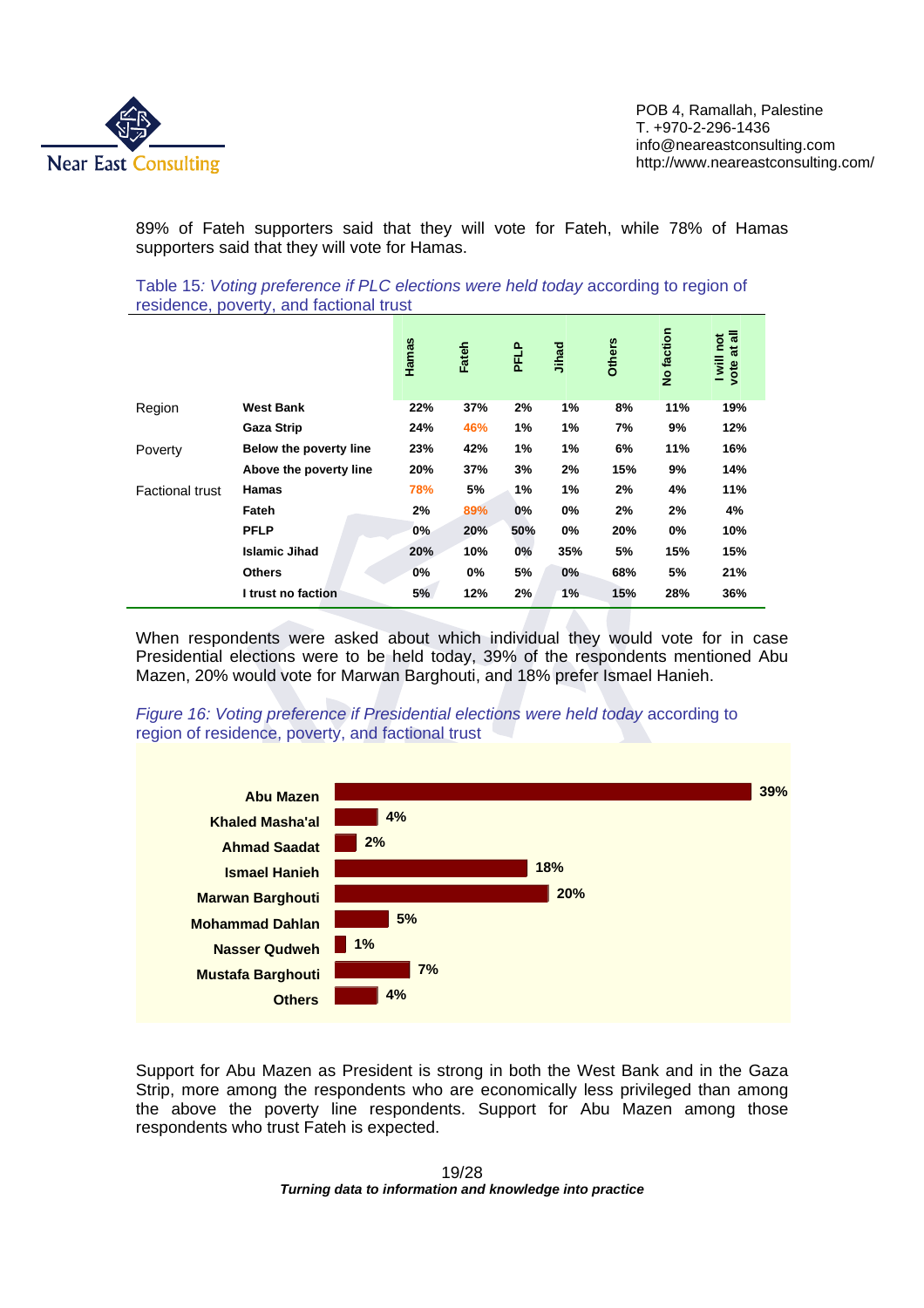

Marwan Barghouti is the second man for the job if presidential elections would to take place. Support for Marwan Barghouti as a possible presidential candidate is higher among West Bankers than among Gazans. Marwan Barghouti is more strongly supported in the West Bank than in the Gaza Strip. Respondents living below the poverty line also favour Marwan Barghouti for president. Support for Marwan Barghouti is highest among those respondents who trust Islamic Jihad, followed by those who do not trust any faction, and only then by those who trust Fateh.

Meanwhile, voting preferences among Palestinians for president do not highly suggest a possible win for Ismael Hanieh. Ismael Hanieh is supported more in the Gaza Strip than in the West Bank but lacks the strong support that Abu Mazen holds. However, as with Abu Mazen, Ismael Hanieh is supported slightly more among the below poverty line respondents than among above poverty line respondents but not as significant as the 10% difference between below and above poverty line respondents when it comes to voting for Abu Mazen. As with Fateh supporters, Hamas supporters are more likely to vote for Ismael Hanieh if it comes down to new presidential elections than they would for any other candidate. Voting preferences in case of Presidential elections are detailes in table 16, below.

|                  |                                  | Abu Mazen | Masha'al<br><b>Khaled</b> | Ahmad<br><b>Saadat</b> | Hanieh<br>Ismael | Barghouti<br>Marwan | Mohammad<br><b>Dahlan</b> | Qudweh<br><b>Nasser</b> | Abu Ala' | Barghouti<br><b>Mustafa</b> | Other |
|------------------|----------------------------------|-----------|---------------------------|------------------------|------------------|---------------------|---------------------------|-------------------------|----------|-----------------------------|-------|
| <b>Region of</b> | <b>West Bank</b>                 | 38%       | 5%                        | 2%                     | 16%              | 23%                 | 2%                        | 2%                      | 0%       | 7%                          | 5%    |
| residence        | <b>Gaza Strip</b>                | 39%       | 3%                        | 2%                     | 20%              | 16%                 | 10%                       | 0%                      | 0%       | 7%                          | 2%    |
| <b>Poverty</b>   | <b>Below the</b><br>poverty line | 41%       | 5%                        | 1%                     | 19%              | 20%                 | 5%                        | 1%                      | 0%       | 6%                          | 2%    |
|                  | Above the<br>poverty line        | 31%       | 3%                        | 3%                     | 17%              | 21%                 | 6%                        | 3%                      | 0%       | 8%                          | 10%   |
| <b>Factional</b> | Hamas                            | 13%       | 14%                       | 1%                     | 55%              | 9%                  | $0\%$                     | 0%                      | 0%       | 6%                          | 3%    |
| trust            | Fateh                            | 59%       | 0%                        | 0%                     | 1%               | 22%                 | 10%                       | 1%                      | 0%       | 4%                          | 2%    |
|                  | I trust no<br>faction            | 27%       | 3%                        | 4%                     | 9%               | 30%                 | 3%                        | 4%                      | 0%       | 13%                         | 8%    |

Table 16: *Voting preference if Presidential elections were held today* according to region of residence, poverty, and factional trust

#### *C. Consequences of Abu Mazen's call for early elections*

Palestinians are generally fearful that Abu Mazen's call for early elections will bring some kind of solution to the internal crisis in the oPt. This belief has changed among Palestinians since December when they were first asked about the possible ramifications for Abu Mazen' call for early elections. While in December 63% of the Palestinians believed that Abu Mazen's call for early elections would calm the tension between Fateh and Hamas, the results in January show that 63% believe that early elections will further intensify the internal conflict between Fateh and Hamas.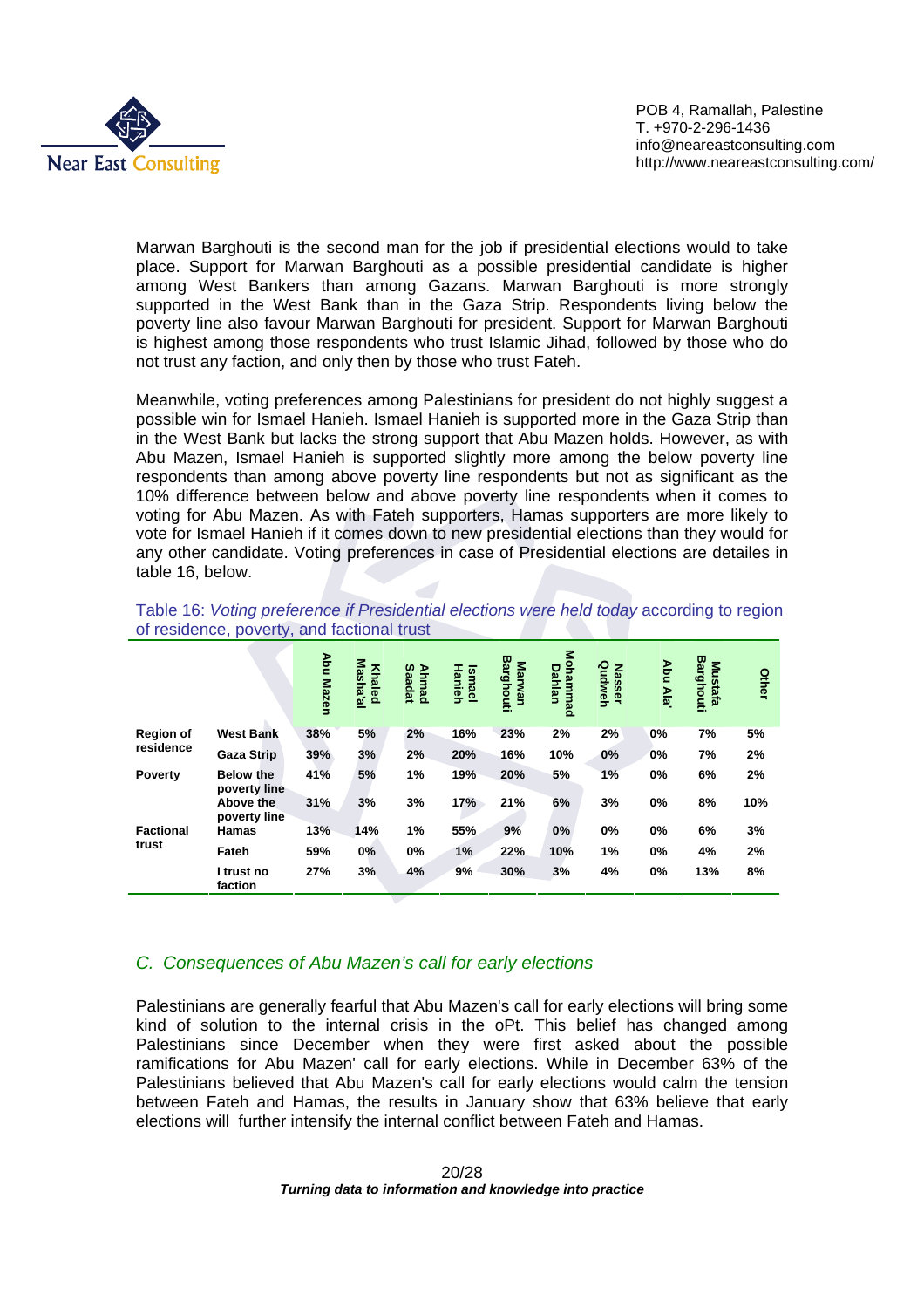



*Figure 17: Abu Mazen's call for new elections will lead to ...* 

There is no difference between West Bankers and Gazans when it comes to their attitudes about the possible ramifications of new elections. Below poverty line respondents are more hopeful that new elections will lead to some kind of solution between Fateh and Hamas than are above poverty line respondents. More supporters of Fateh have a positive attitude about what new elections would bring than do supporters of Hamas or those who do not trust any faction.

|                        |                               | <b>Bring a solution to</b><br>the internal crisis | It will lead to an intensification<br>of the internal crisis |
|------------------------|-------------------------------|---------------------------------------------------|--------------------------------------------------------------|
| Region of residence    | <b>West Bank</b>              | 36%                                               | 64%                                                          |
|                        | <b>Gaza Strip</b>             | 36%                                               | 64%                                                          |
| Poverty                | <b>Below the poverty line</b> | 38%                                               | 62%                                                          |
|                        | Above the poverty line        | 31%                                               | 69%                                                          |
| <b>Factional trust</b> | <b>Hamas</b>                  | 19%                                               | 81%                                                          |
|                        | Fateh                         | 57%                                               | 43%                                                          |
|                        | I trust no faction            | 27%                                               | 73%                                                          |

Table 17: Attitudes about the consequences of new elections *according to region of residence, poverty, and factional trust* 

# **V. Factions and Leaders**

### *A. Factional trust*

Trust in Fateh seems to have regained some ground in comparison with a year ago in January 2006, whereas trust in Hamas has dwindled dramatically from 1% in January 2006 to 26% today. The percentage of respondents who do not trust any faction has doubled since last year in January and now stands at 27%.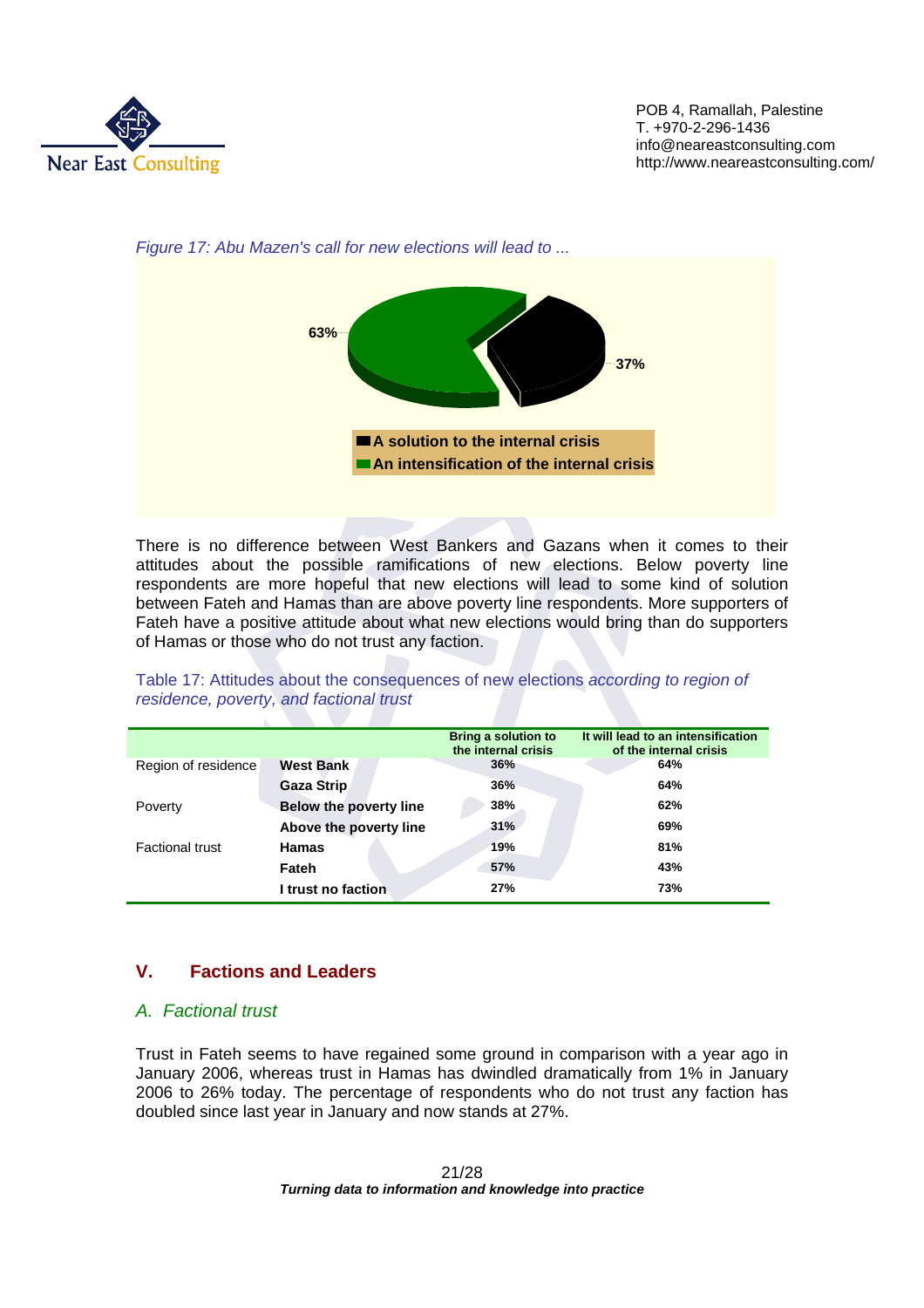



#### Figure 18: Factional trust (January 2006 till January 2007)

The largest concentration of trust for Fateh can be witnessed among Gazans. This is also the case for respondents in the Gaza Strip who trust Hamas. The West Bank contains a higher concentration of respondents who do not trust any faction. Trust for Hamas and Fateh is higher among respondents who live below the poverty line than among those respondents who live above the poverty line.

| Table 18: Factional trust according to region of residence, poverty, and factional trust |  |  |  |
|------------------------------------------------------------------------------------------|--|--|--|
|------------------------------------------------------------------------------------------|--|--|--|

|                        |                      | <b>Factional trust</b> |       |             |       |               |            |
|------------------------|----------------------|------------------------|-------|-------------|-------|---------------|------------|
|                        |                      | <b>Hamas</b>           | Fateh | <b>PFLP</b> | Jihad | <b>Others</b> | no faction |
| Region of<br>residence | <b>West Bank</b>     | 25%                    | 35%   | 2%          | 4%    | 4%            | 31%        |
|                        | <b>Gaza Strip</b>    | 28%                    | 48%   | $1\%$       | 2%    | 1%            | 20%        |
| Poverty                | <b>Below poverty</b> | 27%                    | 42%   | 1%          | 2%    | 1%            | 27%        |
|                        | Above poverty        | 21%                    | 37%   | 2%          | 8%    | 7%            | 25%        |

# *B. Trust in leaders*

Trust in Abu Mazen and Ismael Hanieh continues to shift and hover around a split percentage of 50/50 give or take a few points. Since last month, trust in Abu Mazen has increased by 3% to 52% at the expense of trust in Ismael Hanieh (48%)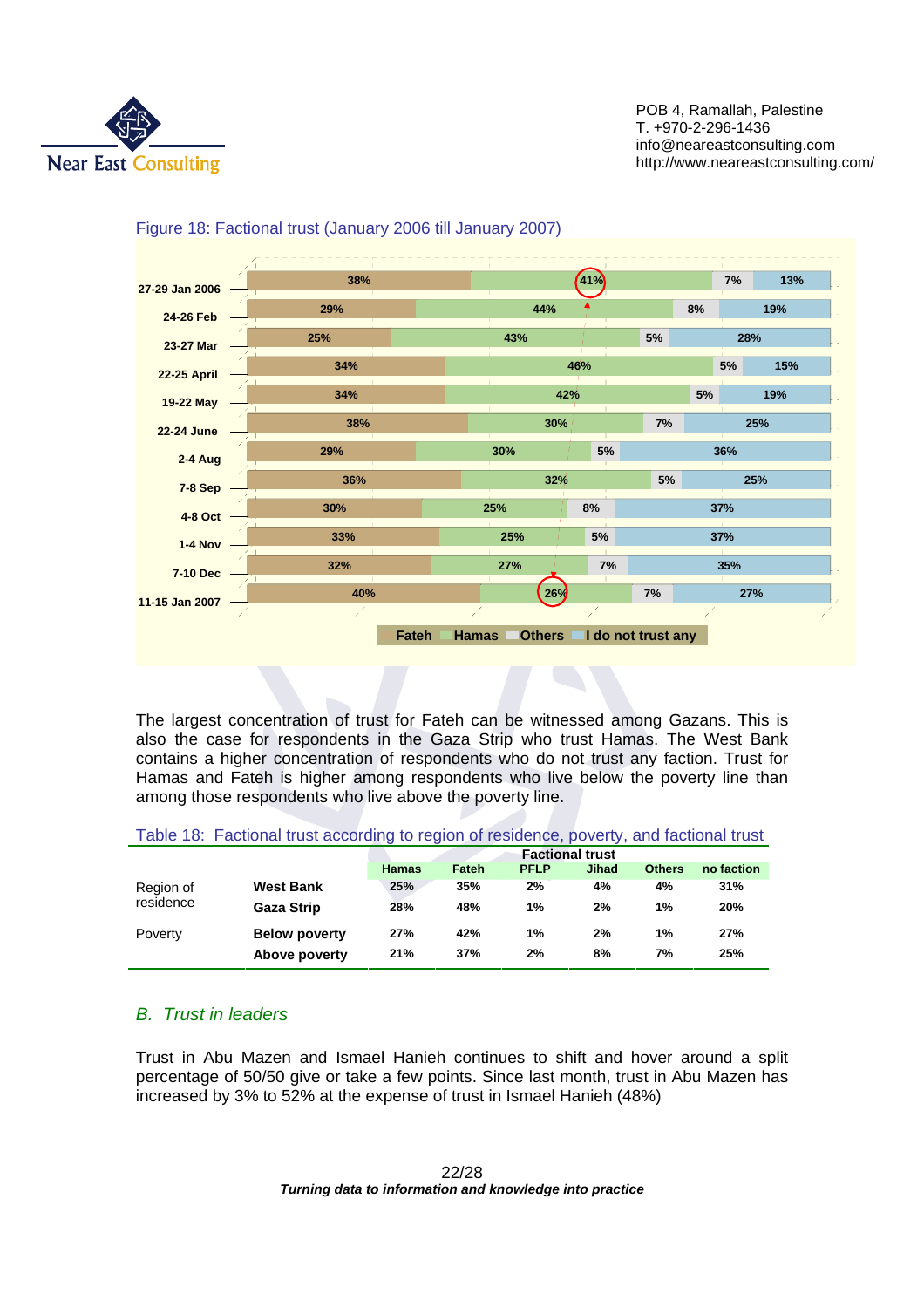





According to region of residence, Abu Mazen is slightly more trusted in the Gaza Strip (55%) than he is in the West Bank (51%), while the opposite picture appears when it concerns trust in Ismael Hanieh. Also overviewed in table 19, below, is the high trust among Fateh supporters (91%) in Abu Mazen, and the equally high trust among Hamas supporters (90%) in Ismael Hanieh. Palestinians who do not trust any faction clearly tend to trust Ismael Hanieh (62%) over Mahmoud Abbas (38%).

| poverty, and factional trust |                        |                      |                      |  |  |
|------------------------------|------------------------|----------------------|----------------------|--|--|
| <b>Variable</b>              | <b>Value</b>           | <b>Mahmoud Abbas</b> | <b>Ismael Hanieh</b> |  |  |
| <b>Region of residence</b>   | <b>West Bank</b>       | 51%                  | 49%                  |  |  |
|                              | <b>Gaza Strip</b>      | 55%                  | 45%                  |  |  |
| <b>Poverty</b>               | Above the poverty line | 55%                  | 45%                  |  |  |
|                              | Below the poverty line | 53%                  | 47%                  |  |  |
| <b>Factional trust</b>       | <b>Hamas</b>           | 10%                  | 90%                  |  |  |
|                              | Fateh                  | 91%                  | 9%                   |  |  |
|                              | I trust no faction     | 38%                  | 62%                  |  |  |

Table 19: *Trust in Abu Mazen vs. Ismael Hanieh* according to region of residence, poverty, and factional trust

When asked about whether or not Abu Mazen and Ismael Hanieh are doing enough to end the current crisis between Fateh and Hamas, both leaders received about the same evaluation. In general, 53% of Palestinians believe that Abu Mazen is doing enough to end the crisis, while 52% believe that Ismael Hanieh is doing enough. Palestinians'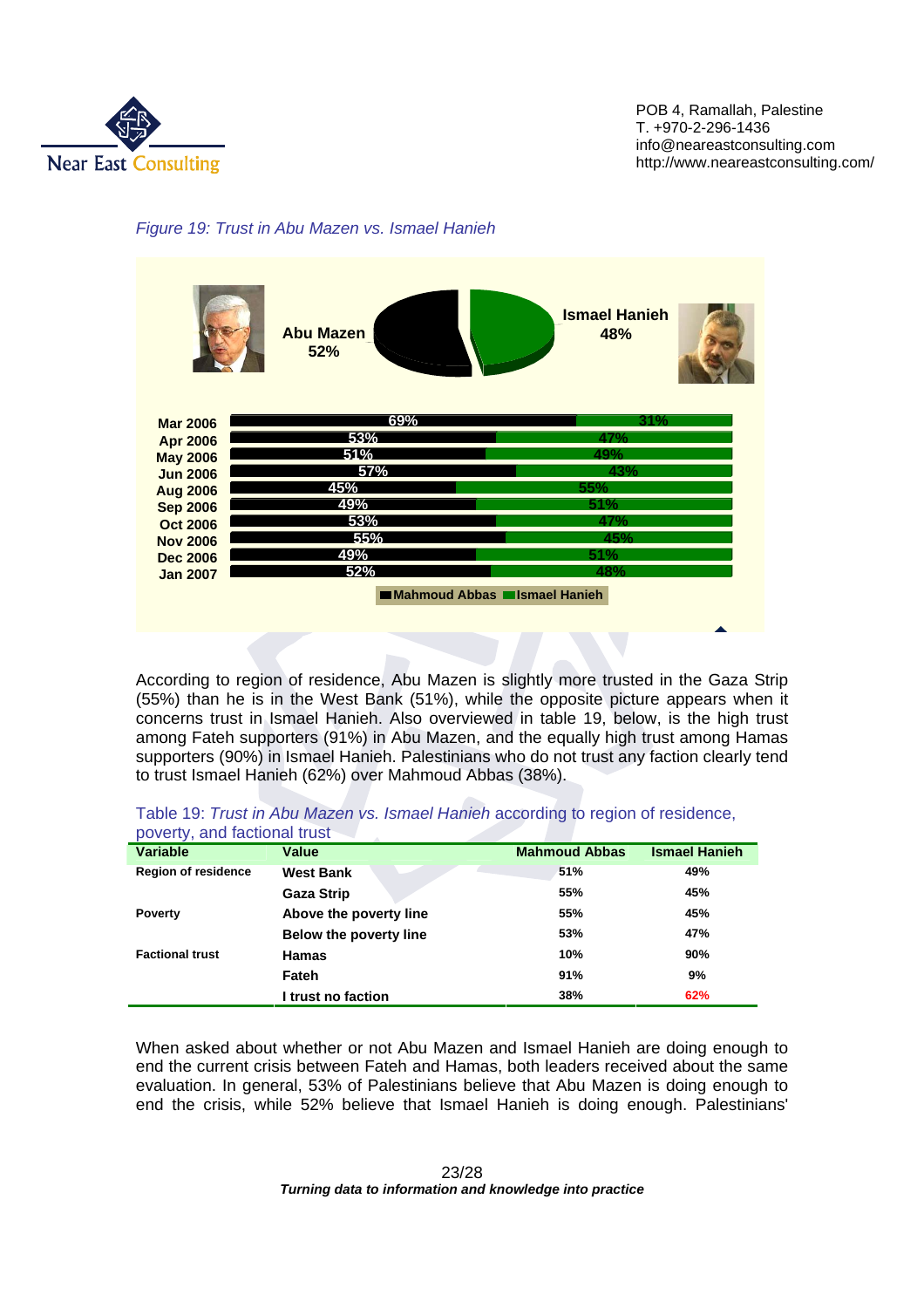

views on both leaders' efforts to end the inter-factional crisis do not differ significantly according to their factional preference.





Palestinian opinions about the possible resignation of the Hamas government are more divided than their opinions about whether or not Abu Mazen should resign. Whereas 48% of the Palestinian public feels that the Hamas government should resign, 71% believe that Abu Mazen should not resign.

*Figure 21: Feelings about the resignations of the President and the government* 



A higher percentage of Gazans (50%), those below the poverty line (49%), those trusting Fateh (78%) and those not trusting any faction (44%) than their counterparts believe that the time has come for the Hamas government to resign.

As for the question if the time has come for Abu Mazen to resign, there are no significant differences according to the region in which respondents reside and their poverty level. However, whereas 40% of Hamas supporters believe that the time has come for Abu Mazen to resign (40%), this is the case for 33% of Palestinians who do not trust any faction and 22% of Fateh supporters. The results are overviewed in table 20, below.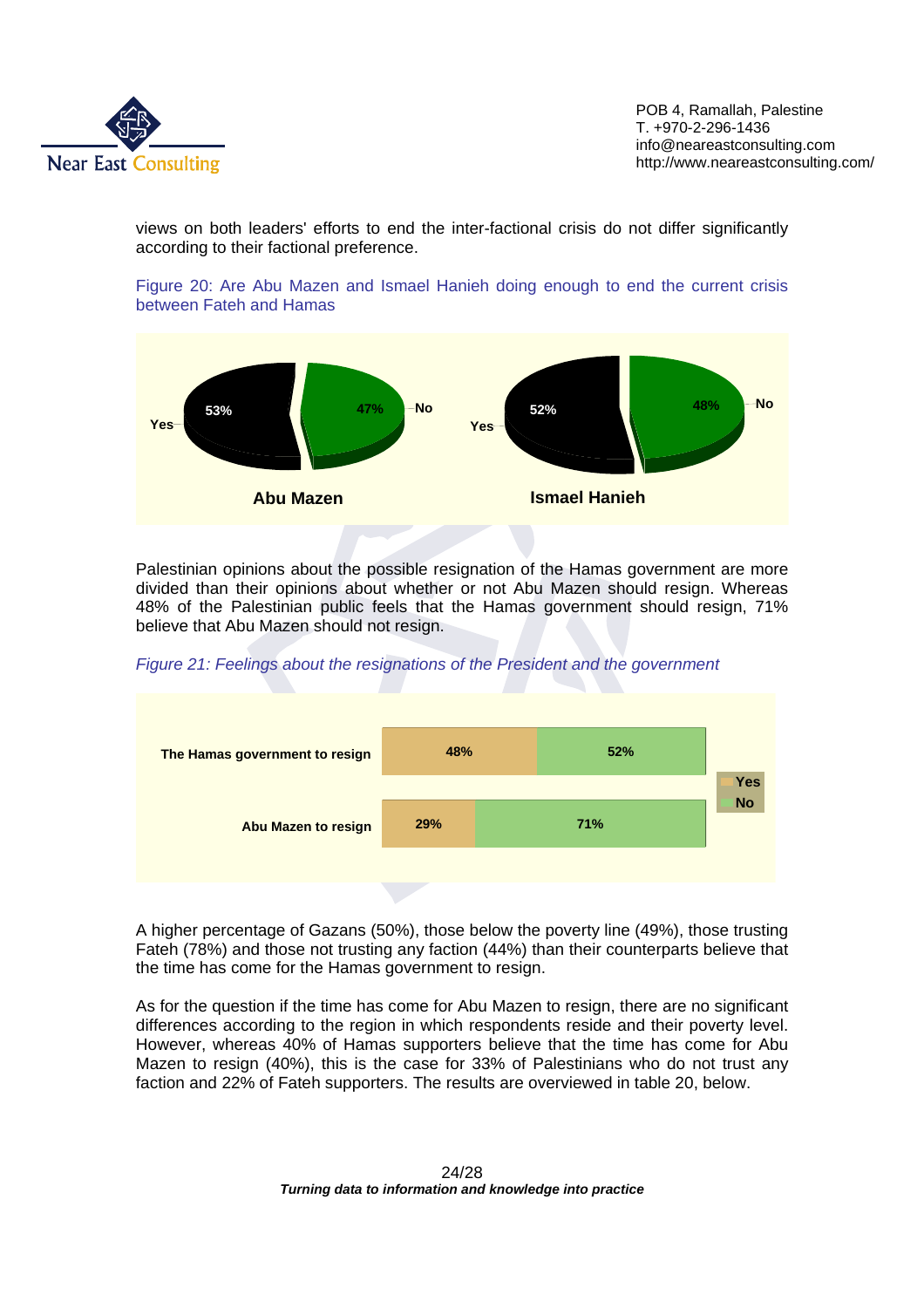

|                            |                        | Has the time come for<br>the Hamas government<br>to resign? |           | Has the time come for<br>Abu Mazen to resign? |           |
|----------------------------|------------------------|-------------------------------------------------------------|-----------|-----------------------------------------------|-----------|
|                            |                        | Yes                                                         | <b>No</b> | <b>Yes</b>                                    | <b>No</b> |
| <b>Region of residence</b> | <b>West Bank</b>       | 46%                                                         | 54%       | 29%                                           | 71%       |
|                            | <b>Gaza Strip</b>      | 50%                                                         | 501%      | 31%                                           | 69%       |
| <b>Poverty</b>             | Below the poverty line | 49%                                                         | 51%       | 29%                                           | 71%       |
|                            | Above the poverty line | 45%                                                         | 55%       | 32%                                           | 68%       |
| <b>Factional trust</b>     | <b>Hamas</b>           | 13%                                                         | 87%       | 40%                                           | 60%       |
|                            | Fateh                  | 78%                                                         | 12%       | 22%                                           | 78%       |
|                            | I trust no faction     | 44%                                                         | 56%       | 33%                                           | 67%       |

#### Table 20: *Feelings about the resignations of the President and the government* according to region of residence, poverty, and factional trust

# **VI. The Hamas government**

A majority of Palestinians (60%) are convinced that the main reason behind the failure of Hamas to deliver on its campaign promises because it was never given the opportunity to deliver for whatever reason. Furthermore, 14% of the respondents think that Hamas did not utilize the opportunities that they had at their disposal, 17% feel that the reason for Hamas's failure is because of their incompetence, while 9% of respondents do not believe that Hamas has failed in delivering on its campaign promises.





As illustrated in figure 23, below, the majority of the Palestinians believe that the degree of nepotism in the public sector since Hamas came to power has either decreased (33%) or remained the same (38%), whereas 29% of respondents feel that it has increased. The results to this question significantly differ according to factional preferences. Whereas 60% of Hamas supporters said that the degree of nepotism has increased since Hamas came to power, the percentage is 19% among Fateh supporters and 27% among the respondents who do not trust any faction.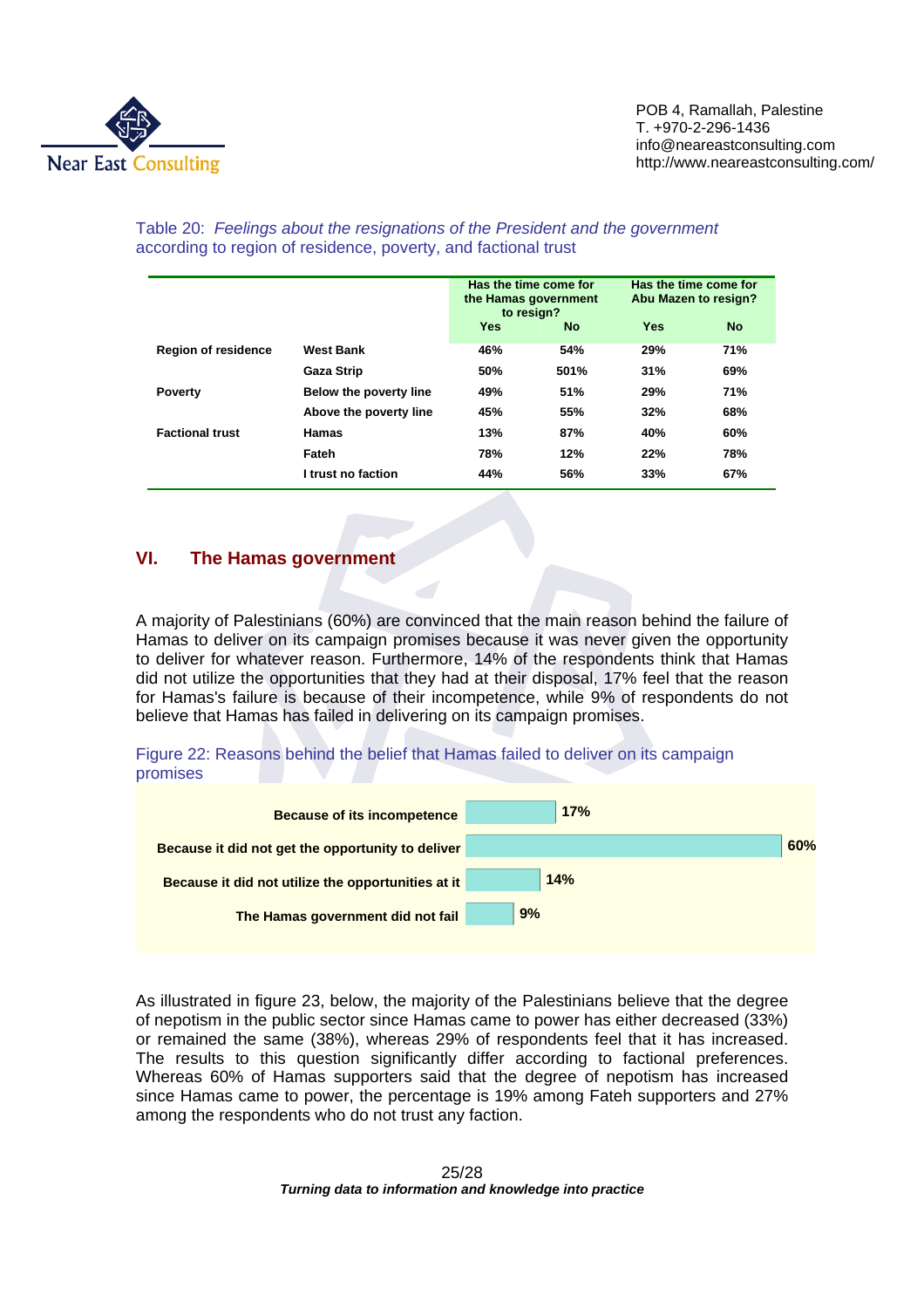



#### Figure 23: Feelings about the degree of nepotism since Hamas came to power....

# **VII. The Palestinian-Israeli context**

# *A. Support for a peace agreement with Israel*

The level of support for a peace process remains high, but has decreased from where it once stood in January 2006 by about 12%. This month, 72% of Palestinians support a peace agreement with Israel. The lowest level of support for a peace agreement was witnessed in August 2006 during the Israeli-Lebanon war and during the Gaza incursions. However, Palestinians remain hopeful and continue to support a peace agreement with Israel despite the conflict.



Figure 24: Level of support for the peace process: Comparison between Jan 2006 - Jan 2007

Support for a peace agreement with Israel is higher among Gaza Strip residents (77%) than among Westbankers (69%), and slightly higher among Palestinians above the poverty line (74%) than among those below the poverty line (72%). Not unexpectedly,

> 26/28 *Turning data to information and knowledge into practice*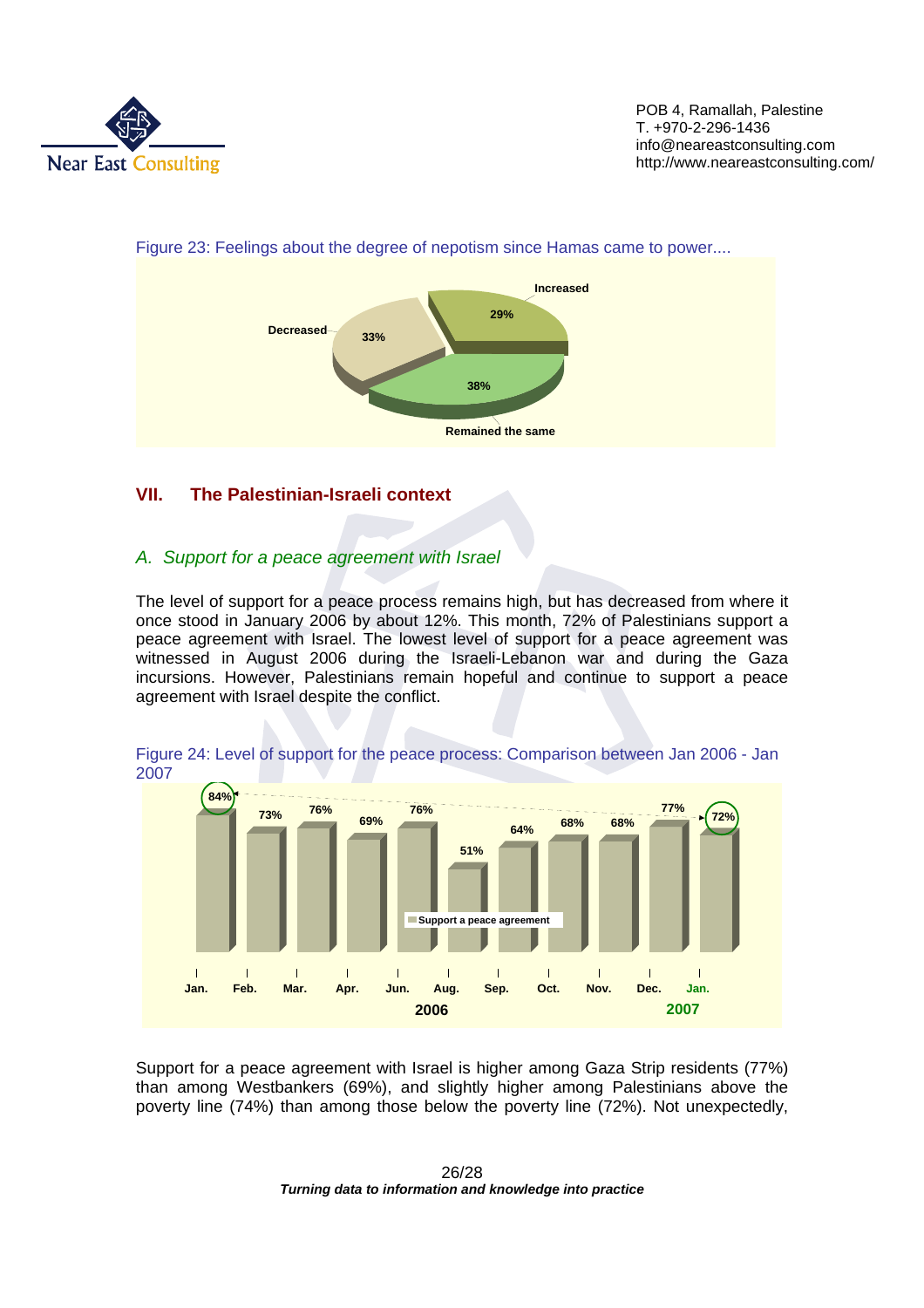

more respondents that trust Fateh support a peace agreement with Israel compared to those that trust Hamas or who do not trust any faction.

| 2007 according to region of residence, poverty, and factional trust |                        |                                             |                                            |  |  |
|---------------------------------------------------------------------|------------------------|---------------------------------------------|--------------------------------------------|--|--|
| <b>Variable</b>                                                     | Value                  | I support a peace<br>settlement with Israel | I oppose a peace<br>settlement with Israel |  |  |
| <b>Region of residence</b>                                          | <b>West Bank</b>       | 69%                                         | 31%                                        |  |  |
|                                                                     | <b>Gaza Strip</b>      | 77%                                         | 23%                                        |  |  |
| <b>Poverty</b>                                                      | Above the poverty line | 74%                                         | 26%                                        |  |  |
|                                                                     | Below the poverty line | 72%                                         | 28%                                        |  |  |
| <b>Factional trust</b>                                              | <b>Hamas</b>           | 53%                                         | 47%                                        |  |  |

**Fateh 85% 15%** 

Table 21: Level of support for the peace process: Comparison between Jan 2006 - Jan

# *B. Attitude towards the position of Hamas towards Israel*

In general, 44% of public opinion believes that Hamas should maintain its position on the elimination of Israel. This indicates to an increase of 4% who share this view I comparison to last month. In comparison to one year ago, the percentage of Palestinians who are of the opinion that Hamas should maintain its position with regard to Israel has increased by 19 points. The evolution in opinions on this issue over the past year is overviewed in figure 25 below.

**I trust no faction 72% 28%** 

Figure 25: Palestinian perceptions about whether Hamas should maintain its position on the elimination of Israel: Comparison between Jan 2006 - Jan 2007